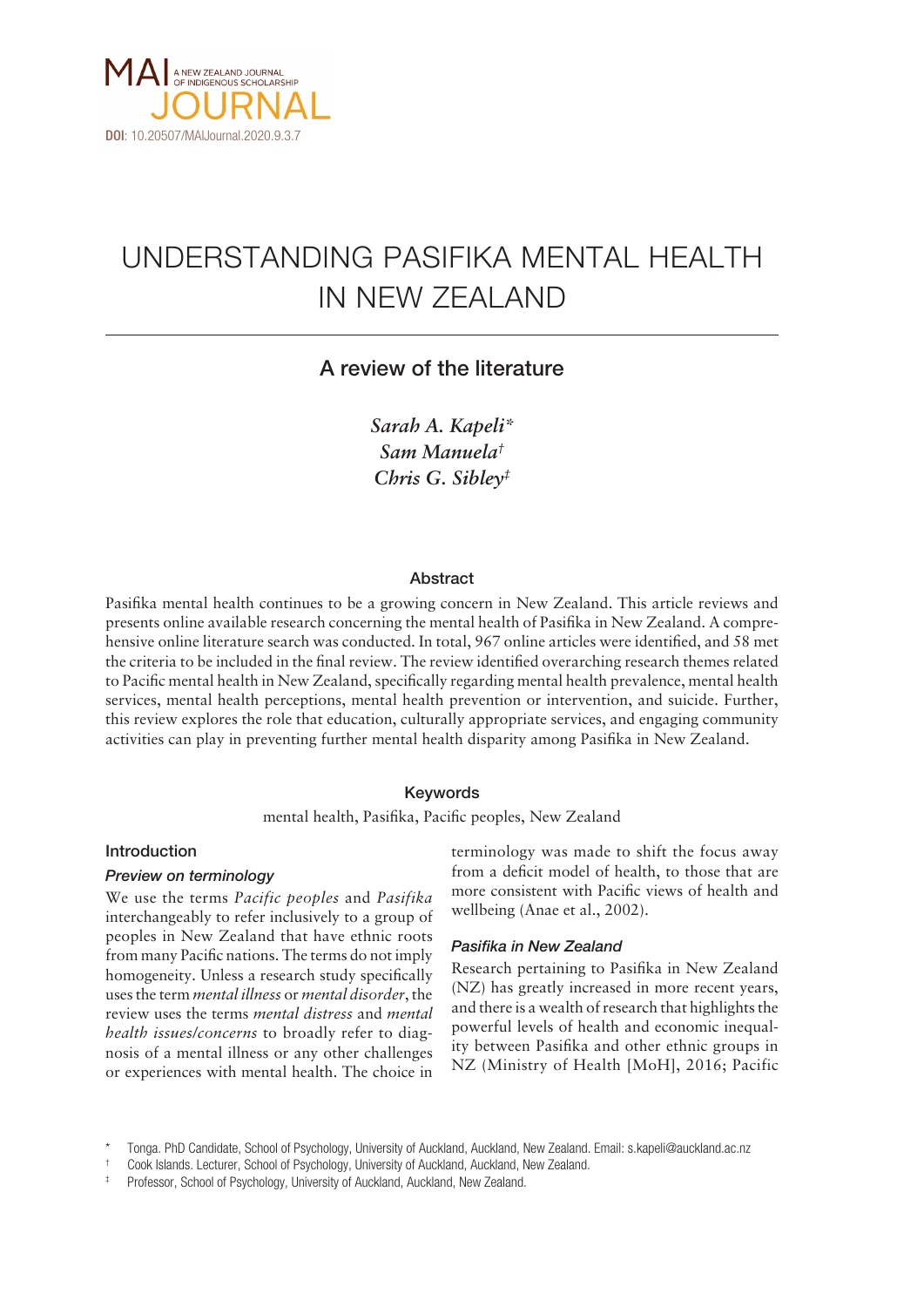Perspectives, 2019). When we look more closely at research concerning mental health in NZ, annually, we see 1 in 5 New Zealanders experience mental illness, compared with 1 in 4 Pasifika (Foliaki et al., 2006). Pasifika mental health status in NZ is well documented as having higher rates of mental illness, mental distress and suicidal behaviour (Ataera-Minster & Trowland, 2018; Foliaki et al., 2006). Given the current landscape of Pasifika mental health in NZ, this paper reviews existing research and identifies overarching themes concerning Pasifika mental health in NZ. This paper also unpacks the concept of mental health literacy, which is defined as the knowledge and beliefs about mental illness that aid their recognition, management or prevention (Jorm et al., 1997). A key implication from this review is the need to strengthen research concerning Pasifika mental health and mental health literacy in NZ.

Pasifika (or Pacific peoples) are a young, flourishing and diverse group in NZ. While currently comprising just over 8% of the NZ population, Pasifika are expected to increase to 10% by 2038 (Stats NZ, 2018). There are many Pacific nations, but the four largest groups in NZ are Samoan (47.8%), Tongan, (21.6%), Cook Island Mäori (21.1%) and Niuean (8.1%) (Stats NZ, 2018). Although members of the NZ Pasifika community are often positioned similarly, the various Pacific ethnic groups possess distinct cultural traditions and histories. This emphasises the need not only for more Pacific research more generally but also for more Pacific ethnic research. Despite the diversity and complexities of Pacific research, this paper focuses on Pasifika as a collective group more broadly, although this type of collective approach can be limiting as it can overlook the value of each Pacific culture. However, we propose this paper as only a starting point, which can be used as a platform to advance research concerning mental health and mental health literacy for Pacific ethnic groups in NZ.

#### *Pasifika mental health in New Zealand*

NZ currently obtains mental health data from the Project for the Integration of Mental Health Data (PRIMHD). PRIMHD was initiated in 2008 and is an MoH (2018) national mental health and addiction information collection of service activity and outcomes data for health users. Prior to PRIMHD, data was collected within the Mental Health Information National Collection and stored in the Mental Health Data Warehouse, which was started in 2000. Before this, early records of mental health data were unreliable, more so

for Pacific peoples. Up until 1999, inadequate ethnicity recording in official admissions led to inaccurate reporting of mental health service use among Pasifika. In 2006, Te Rau Hinengaro, the first national study on mental health in NZ, was rolled out (Oakley Browne et al., 2006). Prior to 2006, there was little reliable evidence about the mental health prevalence estimates of Pacific peoples. Te Rau Hinengaro, although a one-off study, changed this by providing an accurate snapshot of mental health prevalence for our Pasifika, as well as the use of health and other related services by Pasifika who experience mental health issues.

The recording of mental health statistics in NZ has progressed, and allows us to paint a better picture of the mental health climate in NZ. It also allows us to determine mental health trends and the potential to drive positive change as a nation moving forward. Many surveys have now been introduced nationwide, providing rich datasets concerning the health and wellbeing of New Zealanders. Some of these surveys are the New Zealand Mental Health Monitor (NZMHM); the Health and Lifestyles Survey (HLS); the New Zealand Health Survey and the New Zealand Attitudes and Values Survey.

Te Rau Hinengaro was the first and (remains the) largest mental health study in NZ, with responses from 12,992 New Zealanders, including 2,374 Pacific respondents. Te Rau Hinengaro found that almost half of the NZ population met the criteria for a mental illness at some point in their lives. Demographic patterns showed the likelihood of having experienced a mental illness at one point in their lifetime was highest for people who were younger, female, had lower education qualifications, had lower income, lived in areas of higher deprivation, or were of Mäori or Pacific ethnicity (Wells et al., 2006). These findings have remained relatively stable across time. The NZMHM was conducted for the first time in 2015 (previously known as the New Zealand Mental Health Survey) and is a nationally representative survey exploring overall mental health and wellbeing in NZ. The findings supported Te Rau Hinengaro findings that suggested females, younger age groups (25–44 years), and Mäori and Pasifika experience higher levels of anxiety and depression (Hudson et al., 2017; Stats NZ, 2015).

Research also suggests that cultural beliefs can influence many aspects of mental health, including how service users express their symptoms, their style of coping, their family and community supports, their understanding of mental health, and their willingness to seek treatment. Likewise, the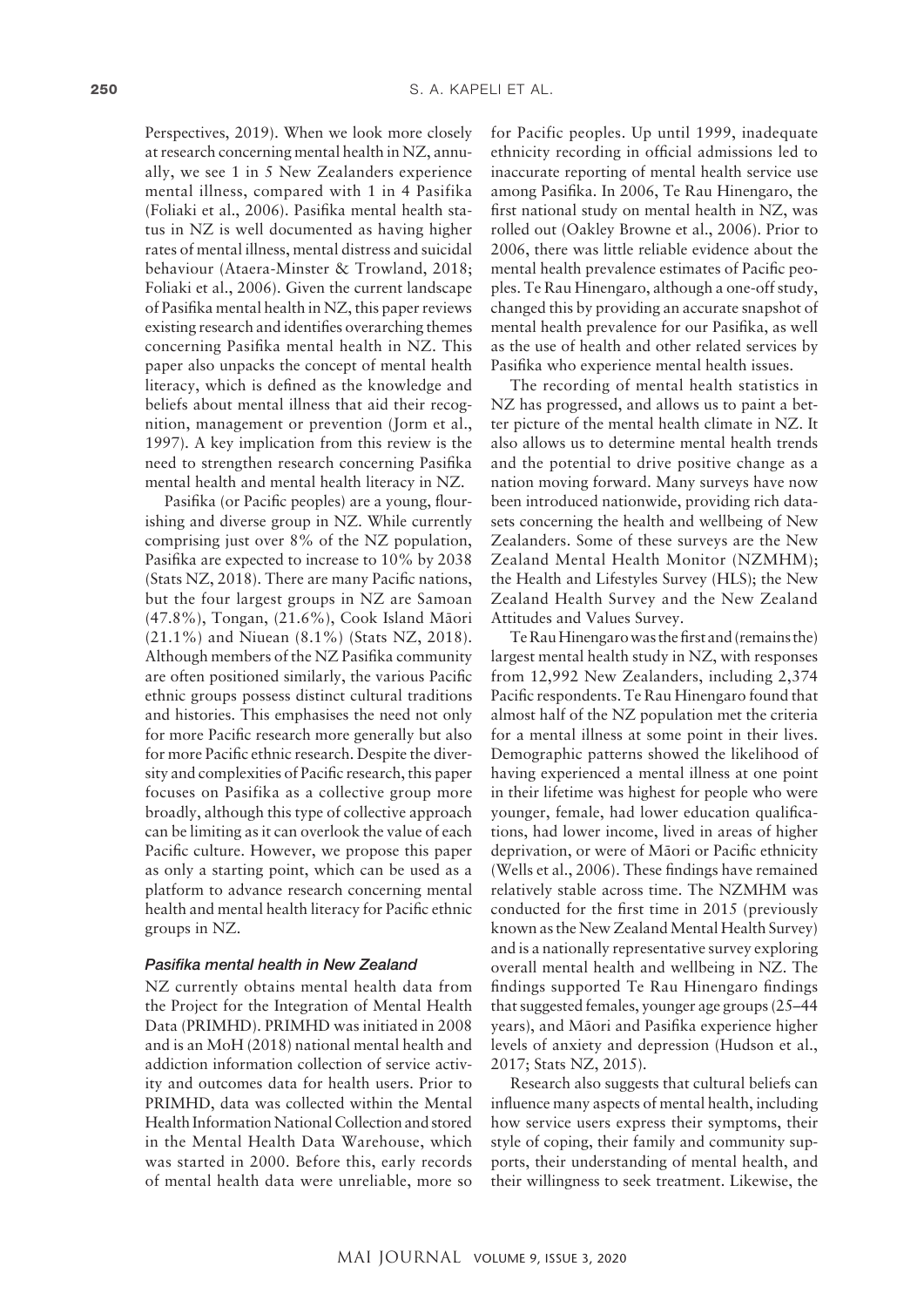cultures of the service provider and the service system can influence diagnosis, treatment and service delivery (Jimenez et al., 2012; U.S. Department of Health and Human Services, 2001). Previous work has demonstrated that Pacific mental health beliefs can differ from Western beliefs due to their contrasting perspectives regarding mental distress, cultural identity, and social and familial connection and obligation (Canfield & Cunningham, 2004; Culbertson, 1999; Hezel, 1994; Tiatia-Seath, 2014; Vaioleti, 2006; Vaka, 2014). Higher rates of mental distress among Pacific populations in NZ may reflect greater barriers to accessing mental health services, greater burden of economic inequality and cultural differences in mental health beliefs. Findings from the NZMHM indicate that 85% of NZ Europeans were more likely to say that they were able to identify anxiety and depression, compared with 69% of Mäori and 51% of Pasifika (Hudson et al., 2017).

The evidence base concerning Pasifika mental health in NZ (lower recognition and service use) suggests that mental health literacy is lower for Pasifika than for non-Pasifika in NZ. With such a diverse and growing Pacific population in NZ, and the limited mental health literacy research in NZ to draw upon, a focus on building Pasifika mental health literacy in research and practice could prove a positive way forward.

## *Aim of the review*

Pasifika mental health continues to be a growing concern in NZ, and understanding our history in order to move forward and drive positive change is important. More recently, online evidence-based research discussing mental health and Pacific peoples in NZ has risen. In supporting such research, the aim of this review is to (a) present online accessible research concerning Pasifika mental health in NZ; (b) identify broader overarching themes related to Pasifika mental health in NZ, which may be conducive to unpacking the concept of mental health literacy for our Pasifika; and (c) recommend future directions for strengthening research concerning Pasifika mental health and Pacific mental health literacy in NZ.

#### Methods

## *Search strategy*

The search and selection for online articles included in this review were guided by the Preferred Reporting Items for Systematic Reviews and Meta-Analyses (PRISMA) statement (Moher et al., 2009). The following databases were used to search and select online articles between January 1980 and

April 2019: Google Scholar, Informit, PsycINFO and PubMed. At the time of the 1981 NZ Census, Pacific peoples made up approximately 3% of the population—and since then, the Pacific population has continued to grow (Statistics New Zealand and Ministry of Pacific Island Affairs, 2011). Although Pasifika have called NZ their home since as early as the 1940s (comprising 0.2% of the population), the review begins from 1980 due to the growing prominence of Pasifika in both NZ and research from that time.

Care was taken when choosing search terms. For instance, the term "Pacific" not only describes an ethnic group in NZ; it also describes a region. There are also many derivatives of Pacific peoples, such as Pasifika, Pacific Islander and Polynesian. We were also mindful that there are many specific Pacific ethnic groups in NZ, such as Samoan, Tongan and Cook Island Mäori, and such search terms would generate valuable research. However, as a starting point, we were interested in what was accessible from a collective perspective, as is often used in NZ. For these reasons, only the terms "Pacific", "Pacific Islander", "Pasifika", and "Polynesian" were used as search terms.

The term mental health can be best understood as our state of mind, and we all have mental health across a spectrum from poor to excellent (HPA, 2019). There are various derivatives of the term mental health, such as mental illness and mental disorder, which are often located in mental health research despite not aligning with the holistic and strengths-based views of Pasifika mental health (Anae et al., 2002). Another derivative of mental health is *wellbeing* (or *well-being*), which describes a state of complete physical, mental and social wellbeing (Kim, 2012). Due to its ambiguity outside of mental health—that is, it is often used to refer to the overall health of a person—the term wellbeing was excluded. The review also expanded its search to include *depression* and *anxiety* due to their prevalence (Mental Health Foundation, 2016) and specific focus within the larger research project (this review is part of the lead author's PhD project). For these reasons, only the terms, "mental health", "mental illness", "mental disorder", "depression" and "anxiety" were used as search terms.

The term "New Zealand" was also included to limit the search to articles that are specific to data or discussions relevant to the population of NZ. The Pacific population is widespread internationally, so it was important to restrict the search to not include any Pacific mental health data from other countries. For example, the term *Asian Pacific*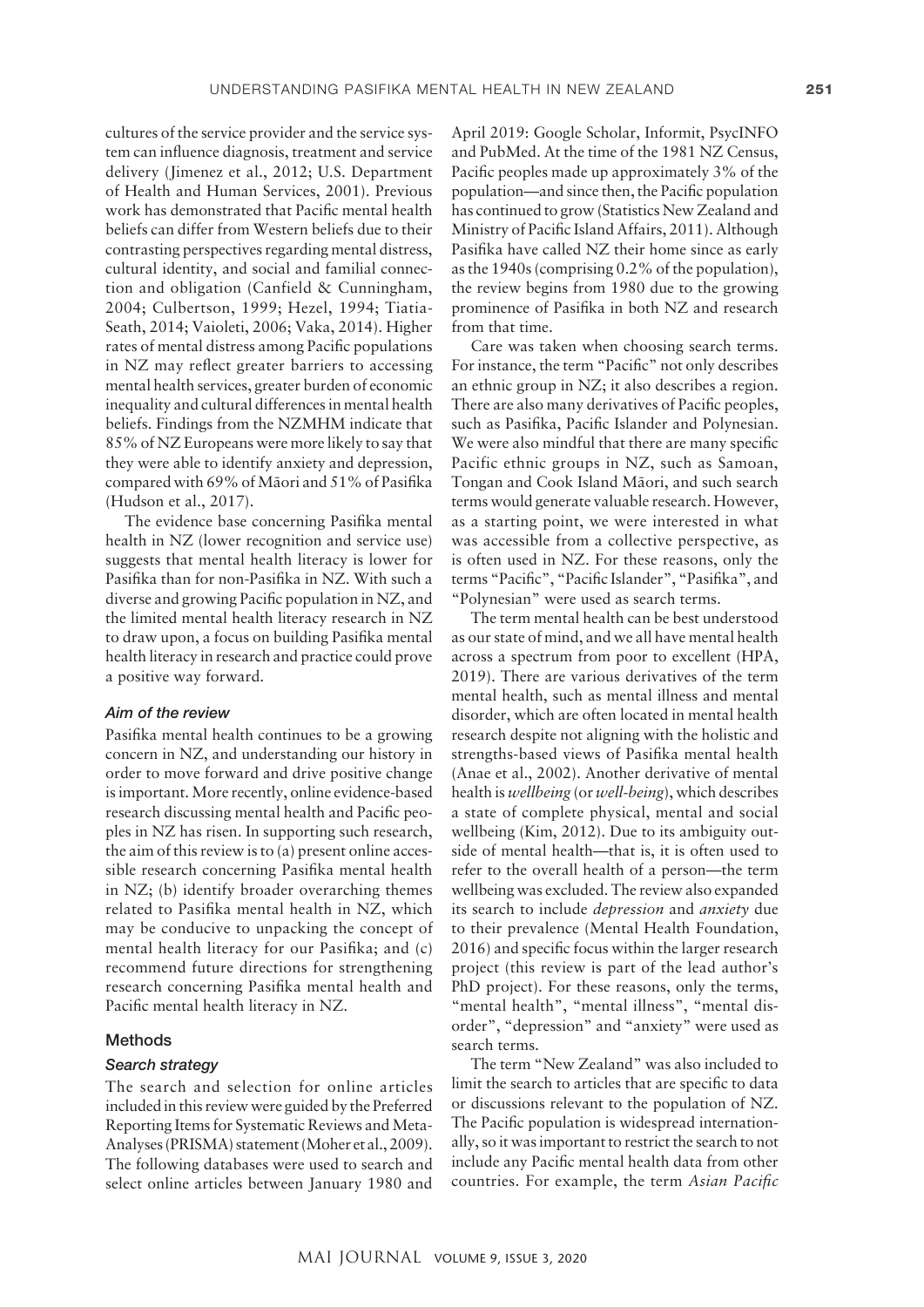*Islander* is common in American literature and is a problematic term because it conflates diverse populations, as is the term *Asia-Pacific*, which again is inclusive of various countries and ethnicities who have varying experiences and challenges that are not specific to Pasifika in NZ.

The review focuses on articles related to Pasifika mental health in NZ that were accessible online and were found as part of the selection process. For the purposes of this review, no additional articles (independently searched or known) were added to supplement the results (be they online or offline). For a full overview of the type of search and search terms used within each search database, see Table 1.

## *Selection process*

To be included for the review, articles were required to be found through the specified online databases, available to view online (no paper-only articles were included) and relevant to mental health for Pacific peoples in NZ, including Pacific mental health data/prevalence; Pacific mental health services (user and provider); mental health perspectives by Pasifika or related to Pasifika mental health more generally, that is, Pasifika prevention or intervention strategies, or Pasifika self-harm or suicide.

#### **Results**

#### *Search results*

The search through Google Scholar returned 30 results. The search through Informit returned 34 results. The search through PsycINFO returned 799 results. The search through PubMed returned 104 results. All 967 online articles were reviewed initially by their title and abstract by the same person to determine their eligibility for the final review (see Figure 1). To be included, articles had to follow the selection process criteria and then all other articles were excluded for review. As mentioned previously, there is more literature on Pasifika mental health than what is included in this review. For the purposes of this review, the focus was on the articles identified through the online database searches that were available to view online only, to determine what was accessible given the terms used. Each study was assessed against its purpose, whether the purpose was achieved, how the researchers carried out the research and its significance within the realm of Pasifika mental health in NZ (see Table 2).

## *Literature selection*

Initial screening of the titles and abstracts of the 30 results from Google Scholar indicated that 14 articles were duplicates and so were excluded

| Search database | Search field(s) used Search terms used |                                                                                                                                                                                                          |
|-----------------|----------------------------------------|----------------------------------------------------------------------------------------------------------------------------------------------------------------------------------------------------------|
| Google Scholar  | Title of the article                   | "Pacific" AND "mental health" AND "New Zealand"                                                                                                                                                          |
|                 | Title of the article                   | "Pacific" OR "Pacific Islander" OR "Pacific peoples" OR<br>"Pasifika" OR "Polynesian" AND "mental health" OR<br>"mental illness" OR "mental disorder" OR "depression" OR<br>"anxiety" AND "New Zealand". |
| Informit        | Title of the article                   | "Pacific" OR "Pacific Islander" OR "Pacific peoples" OR<br>"Pasifika" OR "Polynesian" AND "mental health" OR<br>"mental illness" OR "mental disorder" OR "depression" OR<br>"anxiety" AND "New Zealand"  |
|                 | Abstract of the<br>article             | "Pacific" OR "Pacific Islander" OR "Pacific peoples" OR<br>"Pasifika" OR "Polynesian" AND "mental health" OR<br>"mental illness" OR "mental disorder" OR "depression" OR<br>"anxiety" AND "New Zealand"  |
| PsycINFO        | Title and abstract<br>of the article   | "Pacific" OR "Pacific Islander" OR "Pacific peoples" OR<br>"Pasifika" OR "Polynesian" AND "mental health" OR<br>"mental illness" OR "mental disorder" OR "depression" OR<br>"anxiety" AND "New Zealand"  |
| PubMed          | Title and abstract<br>of the article   | "Pacific" OR "Pacific Islander" OR "Pacific peoples" OR<br>"Pasifika" OR "Polynesian" AND "mental health" OR<br>"mental illness" OR "mental disorder" OR "depression" OR<br>"anxiety" AND "New Zealand"  |

TABLE 1 Overview of search database and search terms used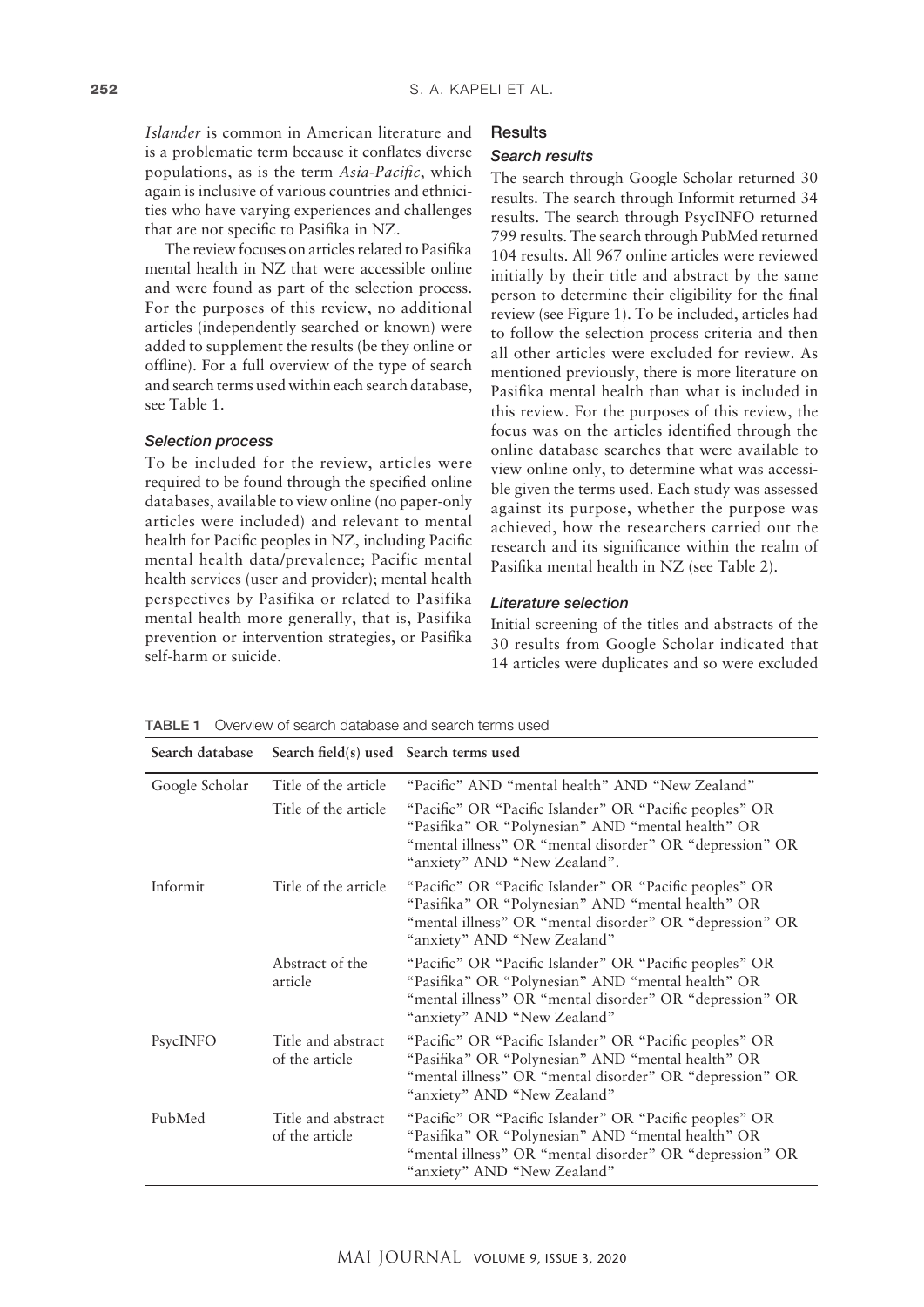| TABLE 2                                                   | Studies included in final review                                                                                                                            |                                                                                                       |                                                                                |                                                               |
|-----------------------------------------------------------|-------------------------------------------------------------------------------------------------------------------------------------------------------------|-------------------------------------------------------------------------------------------------------|--------------------------------------------------------------------------------|---------------------------------------------------------------|
| Reference                                                 | Purpose of the research                                                                                                                                     | How was the research data<br>$\rm collected$                                                          | (minor) to 10 (important)<br>research on a sale of 1<br>How significant is the | What key theme does<br>this research relate to                |
| Abbott & Williams,<br>2006                                | postnatal depression for mothers of Pacific infants<br>To assess the prevalence and risk factors of                                                         | Data extraction from Pacific<br>Island Families Study (PIFS)                                          | $\overline{10}$                                                                | Mental illness<br>prevalence                                  |
| Agnew et al., 2004                                        | To examine Pacific models used in mental health<br>services                                                                                                 | Pacific fono meetings                                                                                 | $\overline{10}$                                                                | Mental health services                                        |
| Goodyear-Smith, 2009<br>Ape-Esera, Nosa, &                | To scope the future needs of the NZ Pacific primary<br>care workforce                                                                                       | Interviews                                                                                            | 10                                                                             | Mental health services                                        |
| Apelu, 2008                                               | To explore experiences of Pacific Community<br>Mental Health Nurses (PCMH)                                                                                  | Interviews                                                                                            | $\infty$                                                                       | Mental health services                                        |
| Ataera-Minster &<br>Trowland, 2018                        | To highlight key findings of mental health and<br>wellbeing of Pacific peoples in NZ                                                                        | NZ Mental Health Monitor<br>Data extraction from the<br>(NZMHM) and Health<br>Lifestyles Survey (HLS) | 10                                                                             | prevalence; Perceptions<br>of mental health<br>Mental illness |
| Oakley-Browne, 2006<br>Wells, McGee, &<br>Baxter, Kokaua, | To compare ethnic groups 12-month prevalence of<br>treatment contact<br>mental disorders and 12-month                                                       | Rau Hinengaro (NZ mental<br>Data extraction from Te<br>health survey)                                 | 10                                                                             | Mental illness<br>prevalence                                  |
| Beautrais et al., 2006                                    | To describe prevalence and correlates of suicidal<br>behaviour from 2003 to 2004                                                                            | Rau Hinengaro (NZ mental<br>Data extraction from Te<br>health survey)                                 | 10                                                                             | Suicide                                                       |
| Bécares & Atatoa-<br>Carr, 2016                           | To determine experiences of discrimination pre and<br>post birth for mother and partner, and its effect on<br>mother's prenatal and postnatal mental health | Growing Up in NZ Study<br>Data extraction from the<br>(GUINZ)                                         | 10                                                                             | services; Mental illness<br>Mental health<br>prevalence       |
| Bridgman, 1997                                            | To examine statistics for hospital admissions related<br>to mental illness                                                                                  | Mental health data extracted<br>from the Ministry of Health                                           | 10                                                                             | Mental illness<br>prevalence                                  |
| Brunton, Jordan, &<br>Campbell, 2005                      | To investigate anxiety before, during, and after<br>psychiatrist testing in a Waikato breast cancer<br>screening pilot                                      | Data extraction from pilot<br>developed survey                                                        | ${}^{\circ}$                                                                   | services; Mental illness<br>Mental health<br>prevalence       |
|                                                           |                                                                                                                                                             |                                                                                                       |                                                                                | (continued)                                                   |

## Understanding Pasifika mental health in New Zealand 253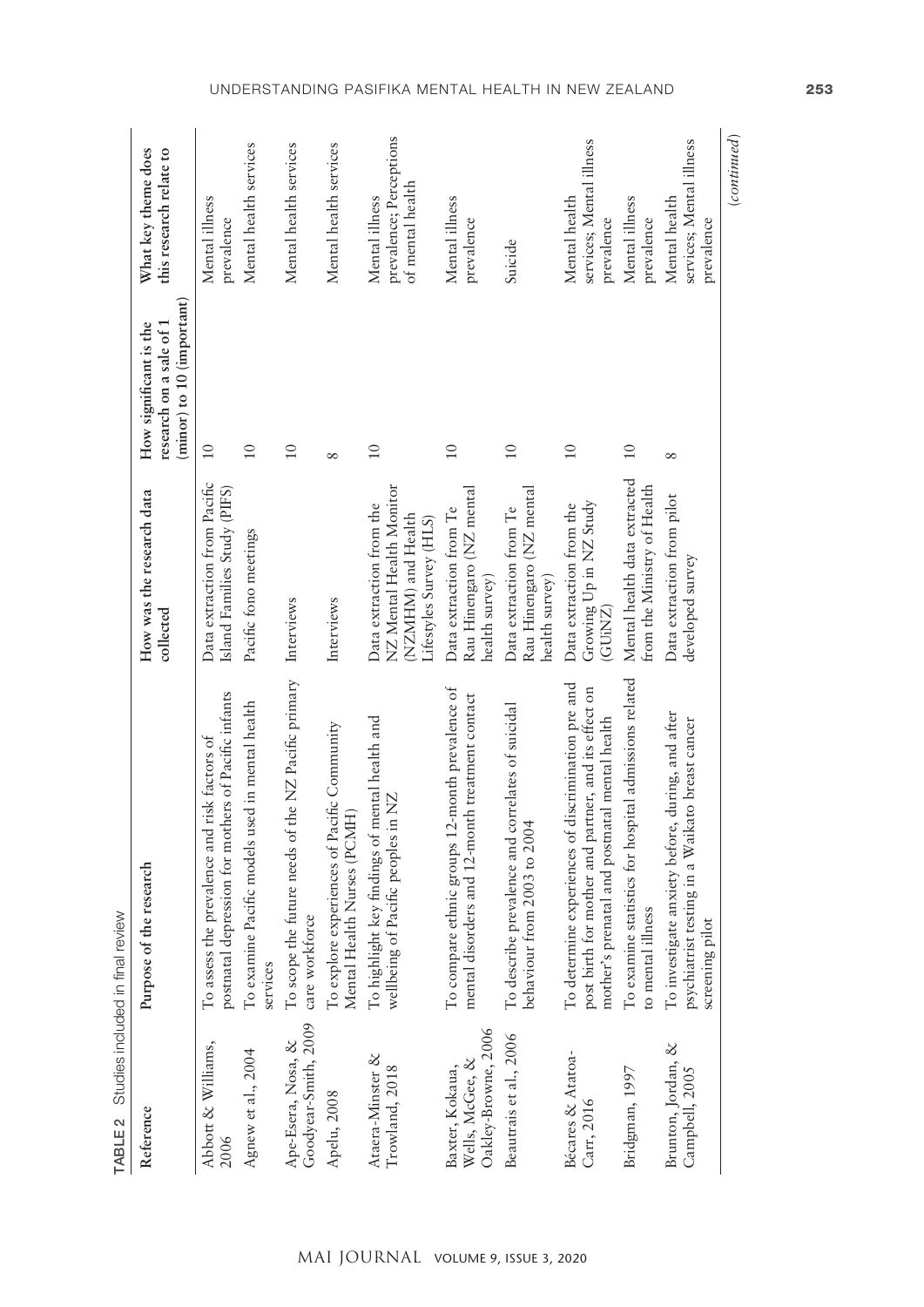| Reference                                                           | Purpose of the research                                                                                                                                                                                                   | How was the research data<br>collected                                | (minor) to 10 (important)<br>How significant is the<br>research on a sale of 1 | What key theme does<br>this research relate to          |
|---------------------------------------------------------------------|---------------------------------------------------------------------------------------------------------------------------------------------------------------------------------------------------------------------------|-----------------------------------------------------------------------|--------------------------------------------------------------------------------|---------------------------------------------------------|
| Bush, Chapman,<br>Drummond, &<br>Fagaloa, 2009                      | To examine statistics and perspectives on developing<br>a child, adolescent and family mental health service<br>(CAMIHS)                                                                                                  | Clinicians/researchers share<br>own perspectives                      | 10                                                                             | Mental health services                                  |
| Waldegrave, 2005<br>Bush, Collings,<br>Tamasese, &                  | self, and discuss the implications for the practice of<br>a Samoan view of<br>To compare psychiatrist perspectives on the<br>psychiatry with Samoans in NZ<br>Western meaning of self with                                | Focus group of psychiatrists                                          | 10                                                                             | Mental health services                                  |
| Butler, Williams,<br>Tukuitonga, &<br>Paterson, 2003                | To describe reported problems with damp and cold<br>housing and their association with maternal health                                                                                                                    | Data extraction from Pacific<br>Island Families Study (PIFS)          | $\overline{10}$                                                                | Mental illness<br>prevalence                            |
| Fairbairn, Paterson,<br>Cowley-Malcolm,<br>Gao, & Williams,<br>2009 | associated parenting<br>To determine the prevalence of disciplinary and<br>nurturing parenting practices used with Pasifika<br>children at 12 months, and the demographic,<br>maternal and lifestyle factors<br>practices | Data extraction from Pacific<br>Island Families Study (PIFS)          | $\infty$                                                                       | Mental illness<br>prevalence                            |
| Currey, 2017                                                        | influence sustainability and success within Pasifika<br>To develop a framework to identify factors that<br>mental health                                                                                                  | Talanoa (interviews)                                                  | $\infty$                                                                       | Mental health services                                  |
| Dash, 2015                                                          | te self-harm behaviours<br>PhD thesis exploring delibera<br>of Pasifika in NZ                                                                                                                                             | Talanoa (interviews)                                                  | 10                                                                             | Mental health services                                  |
| Dash, Taylor, Ofanoa<br>& Taufa, 2017                               | working in the areas of mental health, addiction and<br>Pasifika professionals<br>social work in relation to self-harm behaviours<br>To explore perspectives from                                                         | Talanoa (interviews)                                                  | 10                                                                             | Mental health services                                  |
| Foliaki, 1997                                                       | To explore the impact that migration to NZ has on<br>Tongan mental health                                                                                                                                                 | Researcher shares own<br>review and perspective                       | $\overline{10}$                                                                | Perceptions of mental<br>health                         |
| Schaaf, & Tukuitonga,<br>Foliaki, Kokaua,<br>2006                   | To show 12-month prevalence of mental illness and<br>12-month treatment of Pasifika                                                                                                                                       | Rau Hinengaro (NZ mental<br>Data extraction from Te<br>health survey) | $\overline{10}$                                                                | prevalence; Mental<br>health services<br>Mental illness |

## 254 S. A. KAPELI ET AL.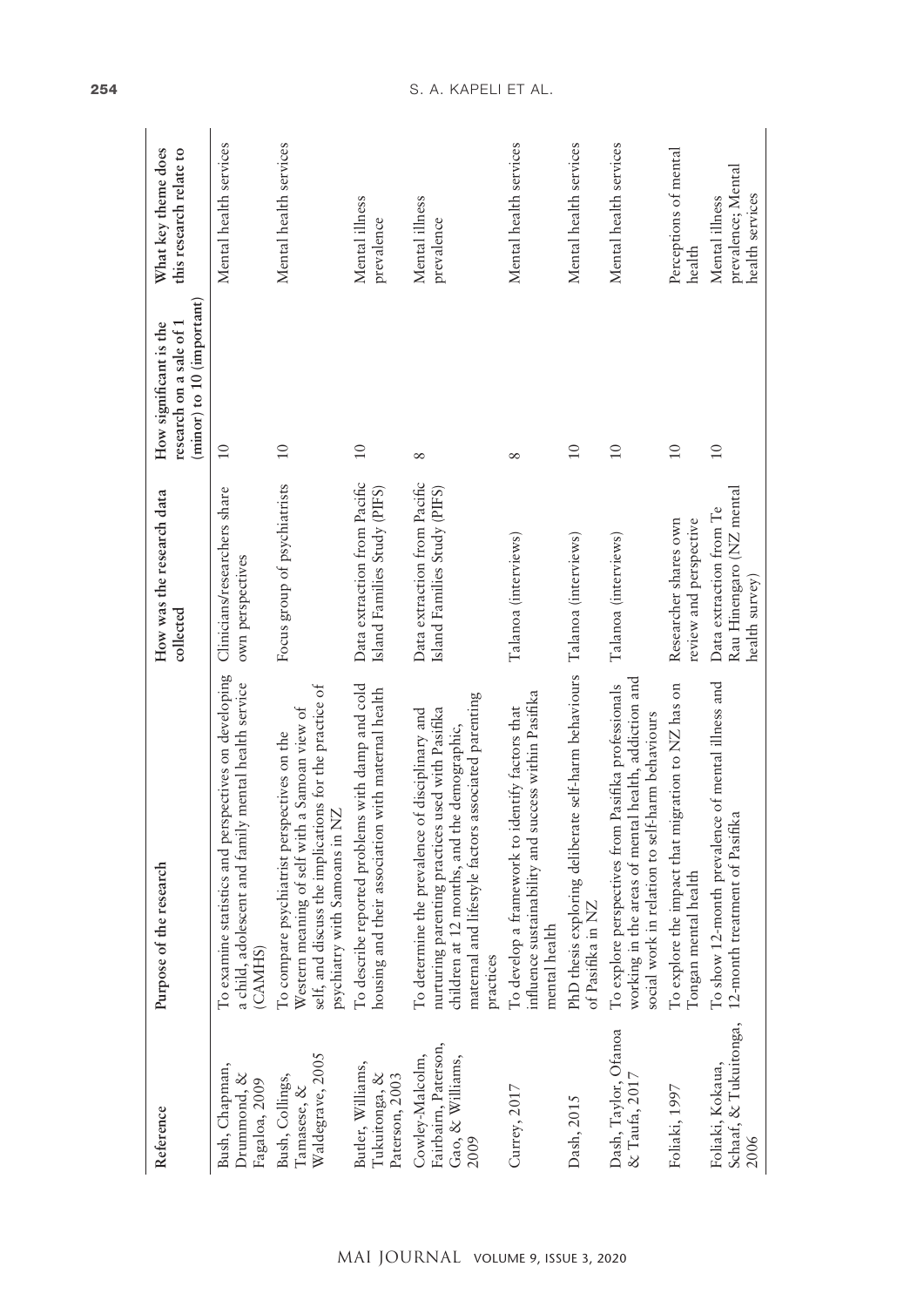| Reference                                             | Purpose of the research                                                                                                                                                                                                    | How was the research data<br>collected                                                                                                                                                   | (minor) to 10 (important)<br>How significant is the<br>research on a sale of 1 | What key theme does<br>this research relate to          |
|-------------------------------------------------------|----------------------------------------------------------------------------------------------------------------------------------------------------------------------------------------------------------------------------|------------------------------------------------------------------------------------------------------------------------------------------------------------------------------------------|--------------------------------------------------------------------------------|---------------------------------------------------------|
| Gao, Paterson, Abbot,<br>Carter, & Iusitini,<br>2007  | child behaviour in a cohort of 2-year old children<br>To explore associations between the timing and<br>persistence of mental psychological distress and                                                                   | Data extraction from Pacific<br>Island Families Study (PIFS)                                                                                                                             | $\overline{10}$                                                                | Mental illness<br>prevalence                            |
| Gao, Paterson, Abbot,<br>Carter, & Iusitini,<br>2010a | To examine the association between maternal<br>intimate partner violence (IPV) and postnatal<br>depression (PND) 6 weeks postpartum                                                                                        | Data extraction from Pacific<br>Island Families Study (PIFS)                                                                                                                             | 10                                                                             | Mental illness<br>prevalence                            |
| Gao et al., 2010b                                     | To examine maternal IPV at 6 weeks and 24 months<br>postpartum and associated maternal mental health<br>in Pasifika families with 2 year old children                                                                      | Data extraction from Pacific<br>Island Families Study (PIFS)                                                                                                                             | 10                                                                             | Mental illness<br>prevalence                            |
| Arroll, Coupe, &<br>Goodyear-Smith,<br>Buetow, 2005   | multi-item screen tool (MIST), which is a response<br>acceptance and desire to address problems by the<br>to screening on lifestyle behaviours and mental<br>To determine ethnic differences in response,<br>health issues | MIST survey                                                                                                                                                                              | $\overline{ }$                                                                 | Mental illness<br>prevalence                            |
| Gunther, 2011                                         | To discuss mental health from a nursing perspective                                                                                                                                                                        | Clinician/researcher shares<br>own perspectives                                                                                                                                          | $\overline{10}$                                                                | prevalence; Mental<br>health services<br>Mental illness |
| & Gray, 2015                                          | mental health outcomes among low-income Pasifika<br>community program improves personal agency and<br>Han, Nicholas, Aimer, To examine whether being an organizer of a<br>youth                                            | Then used interviews, focus<br>Counties Manukau Health<br>and run by Pasifika youth.<br>groups, and pre-and-post<br>organizing campaign led<br>initiated a community<br>campaign surveys | $\overline{10}$                                                                | intervention<br>Prevention /                            |
| Ioasa-Martin &<br>Moore, 2012                         | adherence to antipsychotic medication for Samoan<br>A literature review exploring knowledge about<br>NZers                                                                                                                 | Literature review                                                                                                                                                                        | $\sigma$                                                                       | Prevention /<br>intervention                            |
| Wells, & Foliaki,<br>Kokaua, Schaaf,<br>2009          | To show 12-month prevalence of mental illness and<br>12-month treatment contact of NZ born vs Pasifika<br>born Pacific peoples in NZ                                                                                       | Rau Hinengaro (NZ mental<br>Data extraction from Te<br>health survey)                                                                                                                    | 10                                                                             | prevalence; Mental<br>health services<br>Mental illness |
|                                                       |                                                                                                                                                                                                                            |                                                                                                                                                                                          |                                                                                | (continued)                                             |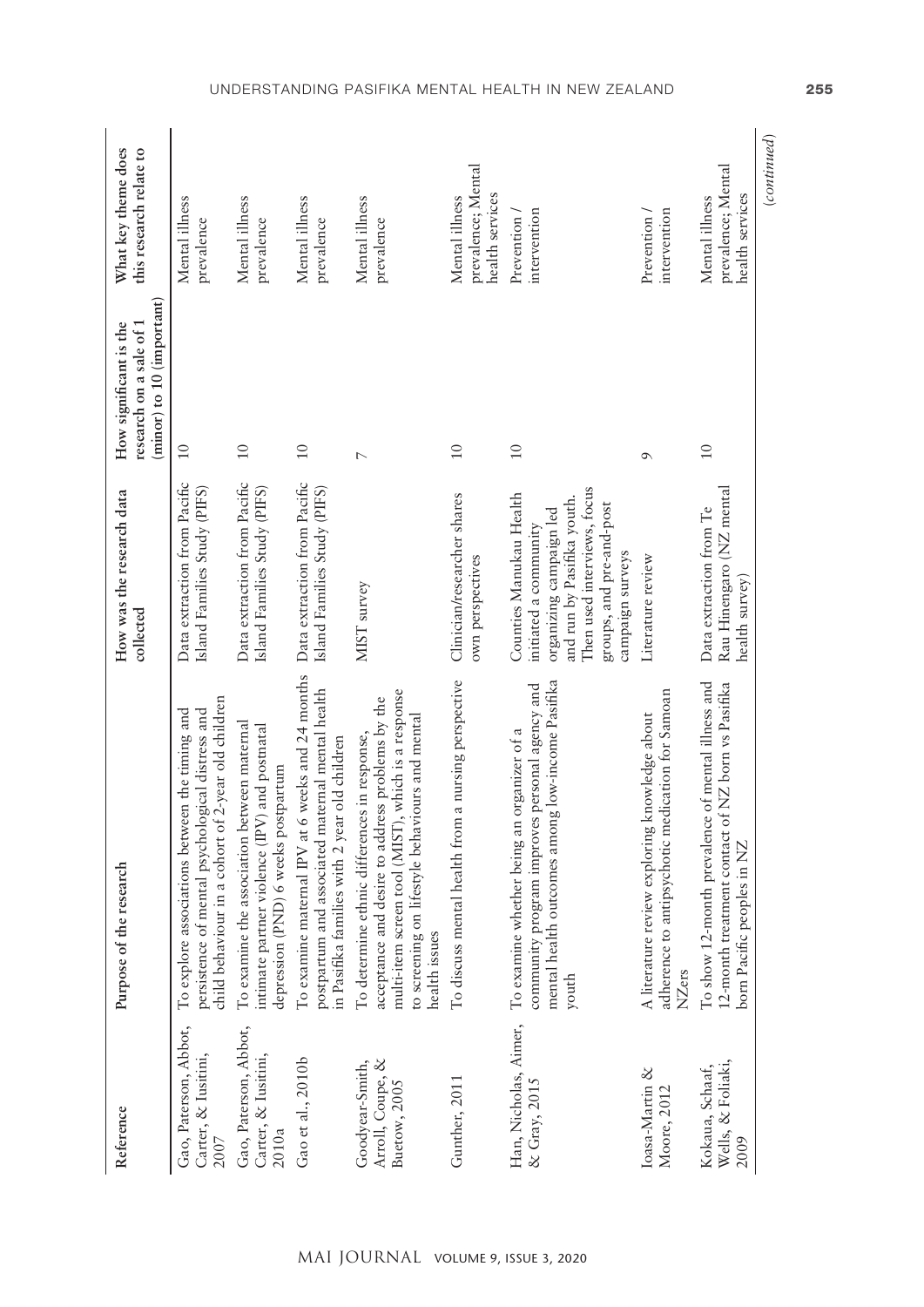| Reference                                                     | Purpose of the research                                                                                                                                                    | How was the research data<br>collected                                       | (minor) to 10 (important)<br>How significant is the<br>research on a sale of 1 | What key theme does<br>this research relate to                  |
|---------------------------------------------------------------|----------------------------------------------------------------------------------------------------------------------------------------------------------------------------|------------------------------------------------------------------------------|--------------------------------------------------------------------------------|-----------------------------------------------------------------|
| Kupa, 2009                                                    | a Tokelauan health<br>To describe Te Vake Atafage,<br>model                                                                                                                | and explanation of how the<br>Researcher's perception<br>model was developed | $\frac{1}{1}$                                                                  | Perceptions of mental<br>intervention;<br>Prevention/<br>health |
| Loan, Cunningham, &<br>Jaye, 2016                             | To describe depression in Tokelauans in NZ, to<br>assist with diagnosis and treatment                                                                                      | Talanoa (interviews)                                                         | $\overline{10}$                                                                | Perceptions of mental<br>health                                 |
| Alpass, & Henricksen,<br>Lotoala, Breheny,<br>2014            | To explore how ethnicity affects health                                                                                                                                    | Health, Work & Retirement<br>Data extraction from the<br>Survey              | $\sigma$                                                                       | Mental illness<br>prevalence                                    |
| Masoe & Bush, 2009                                            | mental health (a new field) and its importance for<br>To describe the background of Pasifika infant<br>Pasifika in NZ                                                      | Researcher shares own<br>perspective                                         | $\overline{10}$                                                                | Perception of mental<br>health                                  |
| Masters & Tiatia-<br>Seath, 2019                              | To explore perceptions and experiences of emotions<br>and mental wellbeing for Pasifika male rugby<br>players                                                              | Interviews                                                                   | 10                                                                             | Perceptions of mental<br>health                                 |
| NZ National Office,<br>2014                                   | To outline mental health priorities for politicians                                                                                                                        | National office perspective                                                  | $\overline{a}$                                                                 | intervention<br>Prevention/                                     |
| Oakley-Browne at al.,<br>2006                                 | lifetime risk at age 75 years of DSM disorders in NZ<br>To estimate the lifetime prevalence and projected                                                                  | Rau Hinengaro (NZ mental<br>Data extraction from Te<br>health survey)        | 10                                                                             | Mental illness<br>prevalence                                    |
| Tautolo, Taylor, &<br>Paterson, Iusitini,<br>Clougherty, 2018 | To examine Pasifika mothers and housing issues and<br>its relation to psychological distress                                                                               | Data extraction from Pacific<br>Island Families Study (PIFS)                 | 10                                                                             | Mental illness<br>prevalence                                    |
| Paterson, Iusitini, &<br>Taylor, 2014                         | To investigate the associations between individual,<br>maternal, cultural and sociodemographic variables<br>Pasifika 9-year old<br>with depressive symptoms of<br>children | Data extraction from Pacific<br>Island Families Study (PIFS)                 | $10$                                                                           | Mental illness<br>prevalence                                    |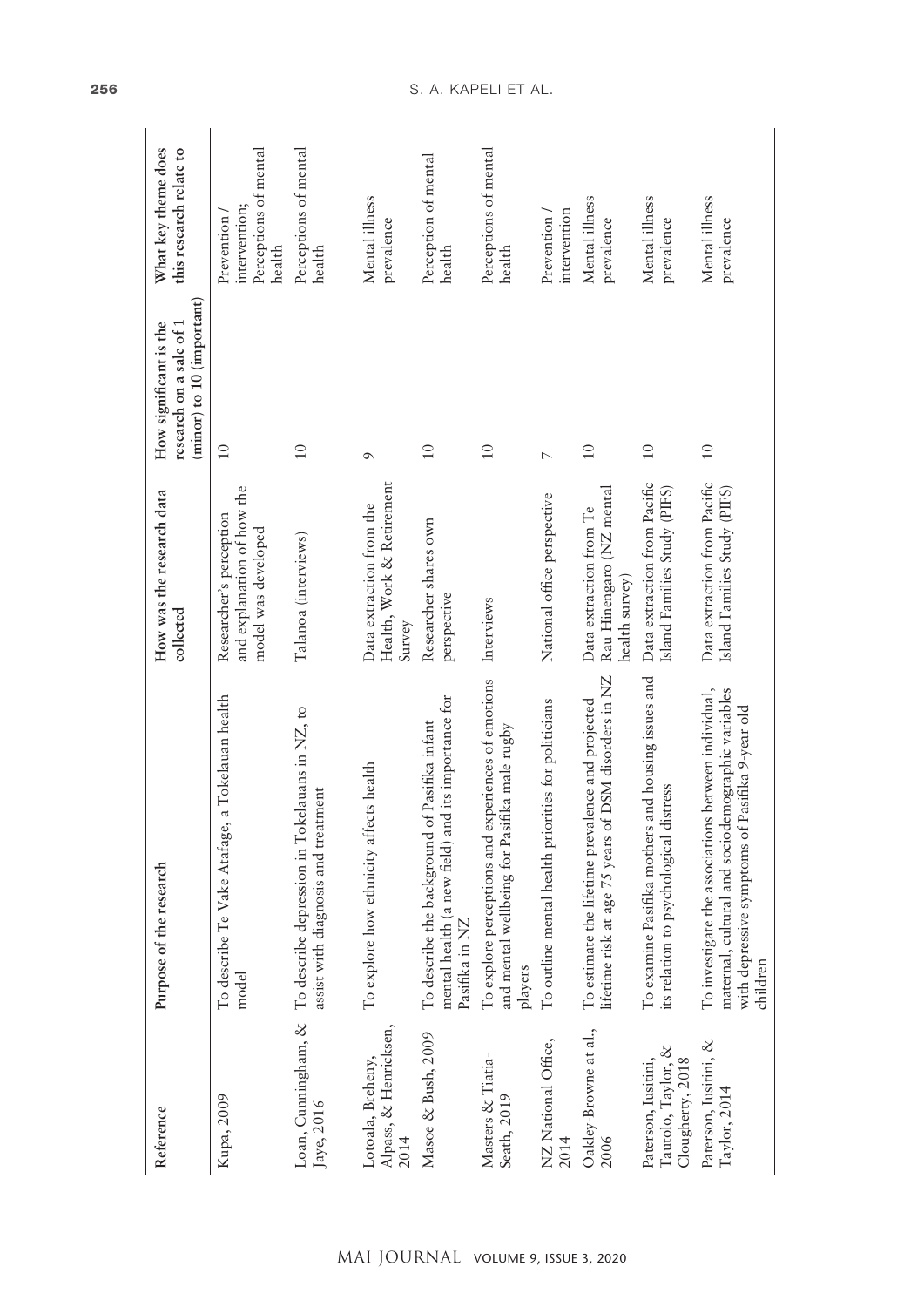| Reference                                                 | Purpose of the research                                                                                                                                                                                   | How was the research data<br>collected                       | (minor) to 10 (important)<br>research on a sale of 1<br>How significant is the | What key theme does<br>this research relate to          |
|-----------------------------------------------------------|-----------------------------------------------------------------------------------------------------------------------------------------------------------------------------------------------------------|--------------------------------------------------------------|--------------------------------------------------------------------------------|---------------------------------------------------------|
| Paterson, Tautolo,<br>Iusitini, & Taylor,<br>2016         | To examine the prevalence of psychological distress<br>and lifestyle factors associated with psychological<br>in Pasifika mothers and the socio-demographic<br>distress                                   | Data extraction from Pacific<br>Island Families Study (PIFS) | 10                                                                             | Mental illness<br>prevalence                            |
| Schluter, & Iusitini,<br>Paterson, Taylor,<br>2013        | at 2, 4 and 6 years of age; 2) relationships between<br>To examine: 1) prevalence of behaviour problems<br>maternal, cultural and sociodemographic factors<br>with behavioural problems                   | Data extraction from Pacific<br>Island Families Study (PIFS) | $\overline{10}$                                                                | Mental illness<br>prevalence                            |
| Pearson & Brook,<br>1994                                  | and deprived areas experienced increased levels of<br>To explore whether socioeconomically isolated<br>anxiety/mental disorder treatment                                                                  | Spatial isolation measure                                    | 10                                                                             | prevalence; MH<br>Mental illness<br>services            |
| Pernice & Brook,<br>1994                                  | To investigate and compare mental health levels<br>among refugees and immigrants living in NZ                                                                                                             | Survey (including Hokins<br>Symptom Checklist-25)            | 10                                                                             | Mental illness<br>prevalence                            |
| Pernice & Brook,<br>1996a                                 | To investigate and compare mental health levels<br>among refugees and immigrants living in NZ                                                                                                             | Survey (including Hokins<br>Symptom Checklist-25)            | 10                                                                             | Mental illness<br>prevalence                            |
| Pernice & Brook,<br>1996b                                 | free and euphoric phase after arrival in the country<br>To investigate Sluzki's 1986 mental health model<br>suggesting that migrants have an initial symptom<br>of settlement, followed by a crisis stage | Survey (including Hokins<br>Symptom Checklist-25)            | 10                                                                             | Mental illness<br>prevalence                            |
| Pickering, 2019                                           | with mental health risk factors and how they impact<br>To investigate the relationship of problem gambling<br>upon the mental wellbeing of Pasifika women                                                 | Data extraction from Pacific<br>Island Families Study (PIFS) | $\sigma$                                                                       | intervention<br>Prevention /                            |
| Scott, Kokaua, &<br>Baxter, 2011                          | To investigate whether the presence of a chronic<br>seeking treatment for a mental health problem<br>physical condition influences the likelihood of                                                      | Data extraction from the NZ<br>mental health survey          | $\sigma$                                                                       | prevalence; Mental<br>health services<br>Mental illness |
| Fairley, Laidlaw, &<br>Simpson, Brinded,<br>Malcolm, 2013 | major mental disorders between Māori and Pasifika<br>To determine if there are differences in the rates of                                                                                                | Interviews and survey                                        | $\sigma$                                                                       | Mental illness<br>prevalence                            |
|                                                           |                                                                                                                                                                                                           |                                                              |                                                                                | (continued)                                             |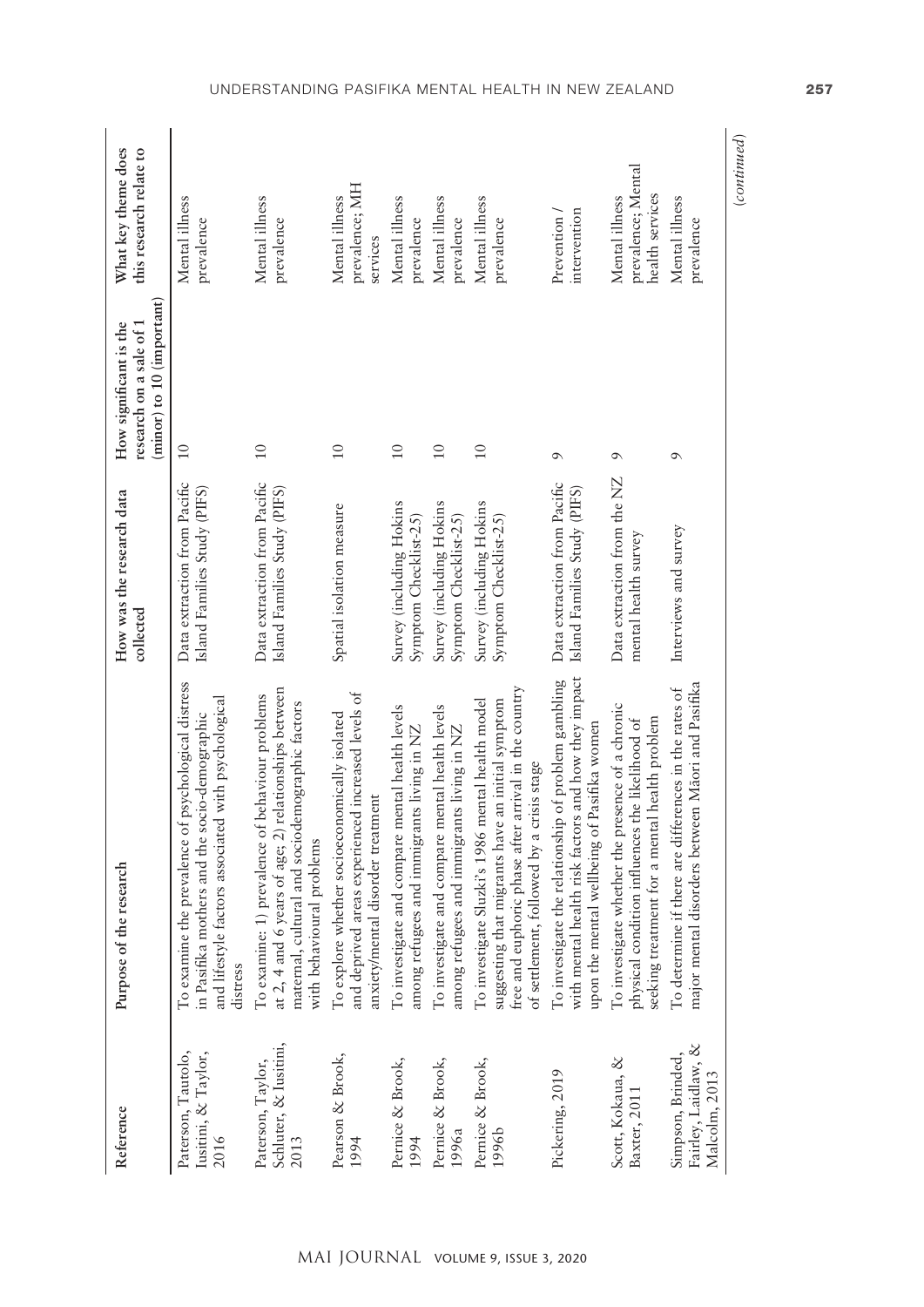| Reference                                        | Purpose of the research                                                                                                                                                                                                                                                    | How was the research data<br>collected                                                                                                         | (minor) to 10 (important)<br>How significant is the<br>research on a sale of 1 | What key theme does<br>this research relate to             |
|--------------------------------------------------|----------------------------------------------------------------------------------------------------------------------------------------------------------------------------------------------------------------------------------------------------------------------------|------------------------------------------------------------------------------------------------------------------------------------------------|--------------------------------------------------------------------------------|------------------------------------------------------------|
| Stokes, Azam, &<br>Noble, 2018                   | To determine the prevalence of multi-morbidity and<br>polypharmacy in a general practice                                                                                                                                                                                   | records of a Dunedin general<br>collection from medical<br>Cross-sectional data<br>practice                                                    | $\overline{ }$                                                                 | Mental illness<br>prevalence                               |
| Suaalii-Sauni et al.,<br>2009                    | of the theory, practice and utilisation of Pasifika<br>To explore Pasifika perceptions and experiences<br>mental health services                                                                                                                                           | Interviews and focus groups<br>mental health service users,<br>mental health service users<br>and family members of<br>with service providers, | $\overline{10}$                                                                | Mental health services                                     |
| Waldegrave, & Bush,<br>Tamasese, Peteru,<br>2005 | and treatment of Samoan people with mental health<br>investigate Samoan perspectives on mental health<br>to identify cultural<br>values and understandings important in the care<br>measure to<br>(1) To develop an appropriate<br>issues (2) To apply a measure<br>issues | Focus groups                                                                                                                                   | 10                                                                             | Perceptions of mental<br>health; Mental health<br>services |
| Tautolo, Schluter, &<br>Sundborn, 2009           | the first 6 years of<br>To determine the prevalence of psychological<br>distress among Fathers during<br>their child's life                                                                                                                                                | Data extraction from Pacific<br>Island Families Study (PIFS)                                                                                   | $\sigma$                                                                       | Mental illness<br>prevalence                               |
| Tiatia-Seath, 2014                               | health services and Pasifika strategies for suicide<br>To discuss the engagement of Pasifika in mental<br>prevention                                                                                                                                                       | ß<br>Interviews with Samoans<br>who had made a suicide<br>ideation and engaged in<br>attempt and/or suicide<br>mental health service           | $\sigma$                                                                       | Mental health services;<br>Suicide                         |
| Tiatia-Seath &<br>Coggan, 2001                   | suicide data<br>To describe trends in Pasifika                                                                                                                                                                                                                             | A review of death registration<br>data (intentional self-harm)<br>from 1996-2013                                                               | $\circ$                                                                        | Suicide                                                    |
| & Von Randow, 2017<br>Tiatia-Seath, Lay Yee,     | To describe the trends in Pasifika suicide data                                                                                                                                                                                                                            | registration data (indicating<br>Data extraction from death<br>intentional self-harm) from<br>1996 to 2013                                     | $\sigma$                                                                       | prevalence; Suicide<br>Mental illness                      |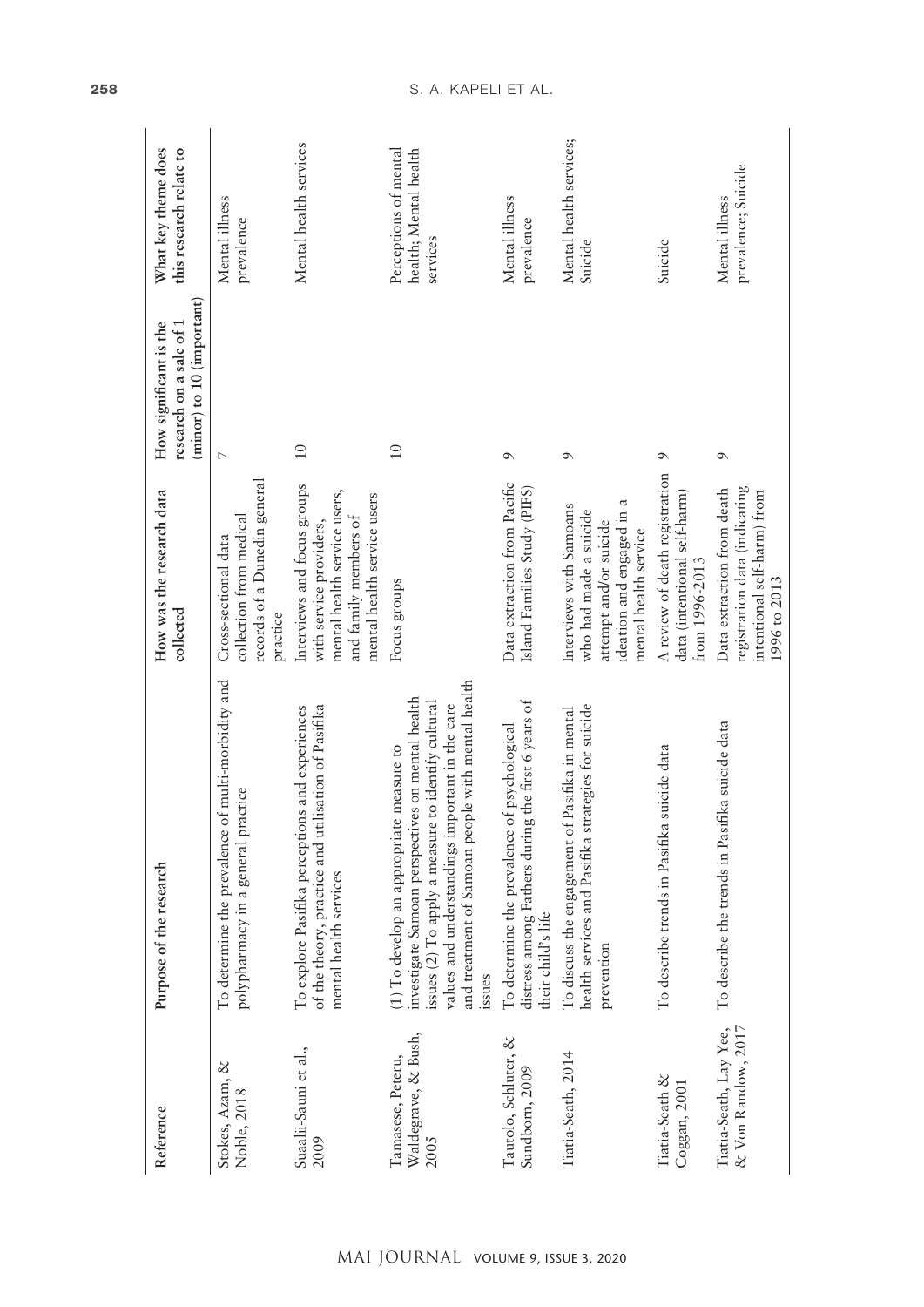| Reference                                                  | Purpose of the research                                                                                                                                                                                                                           | How was the research data<br>collected                                       | (minor) to 10 (important)<br>research on a sale of 1<br>How significant is the | What key theme does<br>this research relate to |
|------------------------------------------------------------|---------------------------------------------------------------------------------------------------------------------------------------------------------------------------------------------------------------------------------------------------|------------------------------------------------------------------------------|--------------------------------------------------------------------------------|------------------------------------------------|
| Tutty & Goodyear-<br>Smith, 2014                           | To examine a Chronic Care Management (CCM)<br>programme for depression of Pasifika in a<br>predominantly Pasifika practice                                                                                                                        | programme used by Total<br>Audit of CCM depression<br>Healthcare Otara (THO) | $\sigma$                                                                       | Mental health services                         |
| D'Souza, Peterson, &<br>Underwood, Waldie,<br>Morton, 2017 | depression symptoms during pregnancy and/or post-<br>To explore whether the risk factors differ for<br>birth                                                                                                                                      | Data extraction from GUINZ 10                                                |                                                                                | Mental illness<br>prevalence                   |
| Vaka, Brannelly, &<br>Huntington, 2016                     | through seven Tongan groups: youth, mental health<br>users, families without mental health service users,<br>Using Talanoa to explore Pasifika mental health<br>service users, families of mental health service<br>women, community leaders, men | Talanoa (interviews)                                                         | $\frac{1}{1}$                                                                  | Perceptions of mental<br>health                |
| Van Lier et al., 2017                                      | To explore the association between home gardening<br>among secondary<br>and dietary behaviours, physical activity, mental<br>health and social relationships<br>school students                                                                   | Data extraction from GUiNZ                                                   | 10                                                                             | intervention<br>Prevention /                   |
| Waldie et al., 2015                                        | pregnancy<br>To examine depression during                                                                                                                                                                                                         | Data extraction from GUINZ                                                   | $\overline{10}$                                                                | Mental illness<br>prevalence                   |
| Wells et al., 2006                                         | To estimate the prevalence and severity of anxiety,<br>mood, substance and eating disorders                                                                                                                                                       | Rau Hinengaro (NZ mental<br>Data extraction from Te<br>health survey)        | 10                                                                             | Mental illness<br>prevalence                   |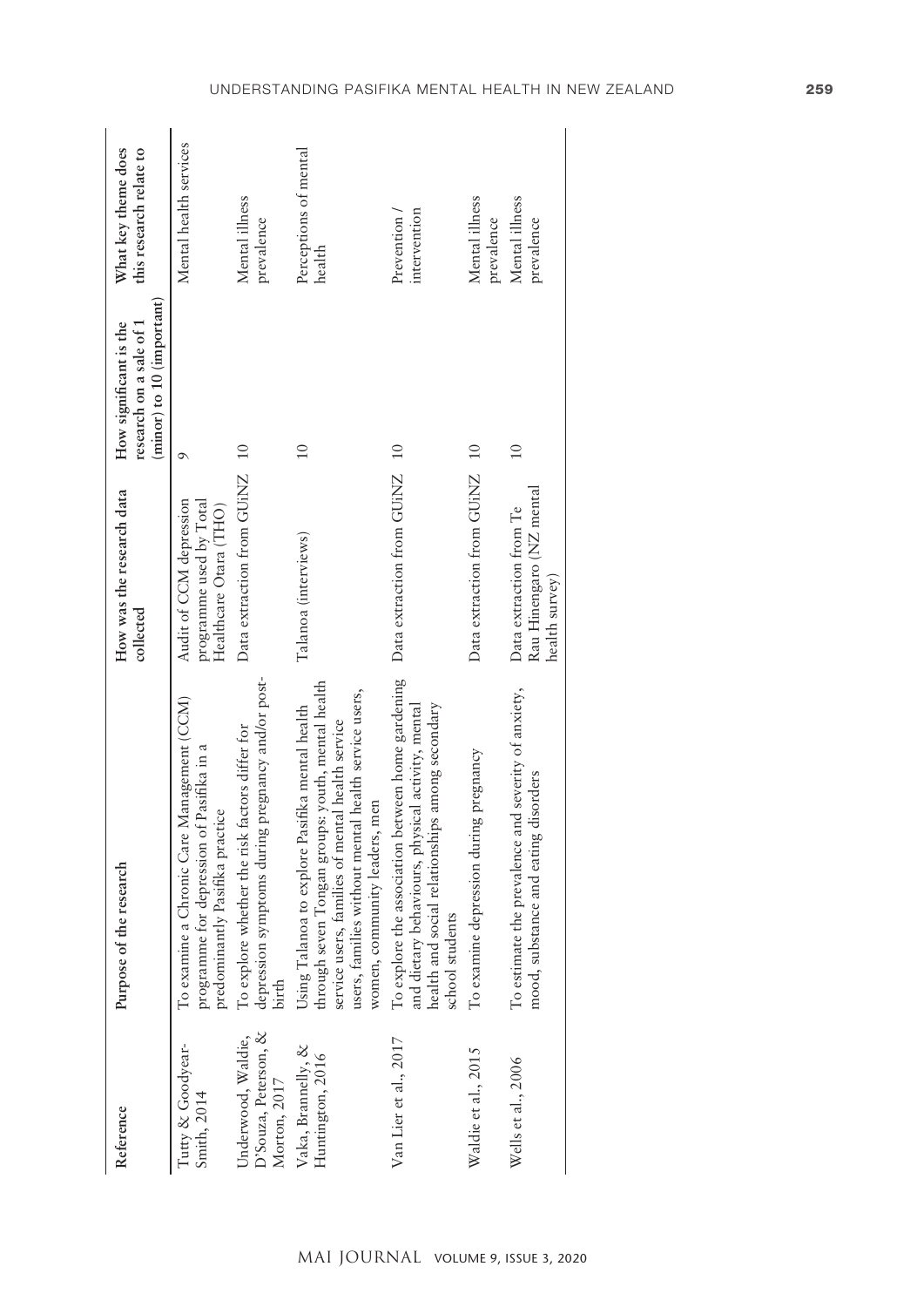

Figure 1. Flow diagram illustrating the study selection process. FIGURE 1 Flow diagram illustrating the study selection process

from the review, and 1 was the recorded minutes from a meeting not specific to NZ so was also excluded from the review, leaving 15 fulltext online articles to assess for further eligibility. Initial screening of the titles and abstracts of the 34 results from Informit found that 13 articles were duplicates, 6 articles were not Pacific specific and thus deemed irrelevant, 1 article was based on drug prescription and deemed irrelevant, and 3 articles were based on data outside of NZ. These 23 articles were excluded from the review, leaving 11 full-text online articles to assess for further eligibility. Of these 11, 5 articles were not focused on Pacific peoples but did contain Pacific data, so were included for further review. After initial screening of the titles and abstracts of the 799 results from PsycINFO, 768 articles were excluded due to either not being Pacific specific, not specific to Pasifika in NZ or not related to mental health. This left 31 full-text online articles for further eligibility. Of these 31, 10 articles were not focused on Pacific peoples but did contain Pacific data, so were included for further review. After initial screening of the titles and abstracts of the 104 results from PubMed, 72 articles were excluded due to either not being Pacific specific,

not specific to Pasifika in NZ, or not related to mental health. This left 32 full-text online articles for further eligibility. Of these 32, 4 articles were not focused on Pacific peoples but did contain Pacific data, so were included for further review.

When the results from all searches (89 full-text online articles) were combined, 26 additional duplicates were identified and were also removed from the review, leaving 63 full-text online articles to assess for further eligibility. Of these 63 fulltext online articles, 20 were not focused on Pacific peoples but did contain data on Pacific peoples, and after further review of the articles, they were included for the review. After further review of all 63 full-text online articles, 1 article was unable to be located online, and 4 articles were deemed irrelevant based on the data provided, resulting in 58 full-text online articles being reviewed. Brief descriptions of each online article included in this review are provided in Table 2.

#### *Description of the literature*

After each article was reviewed, an overarching theme was determined (in some cases, an article had more than one theme). An in-depth look at each theme and associated research is presented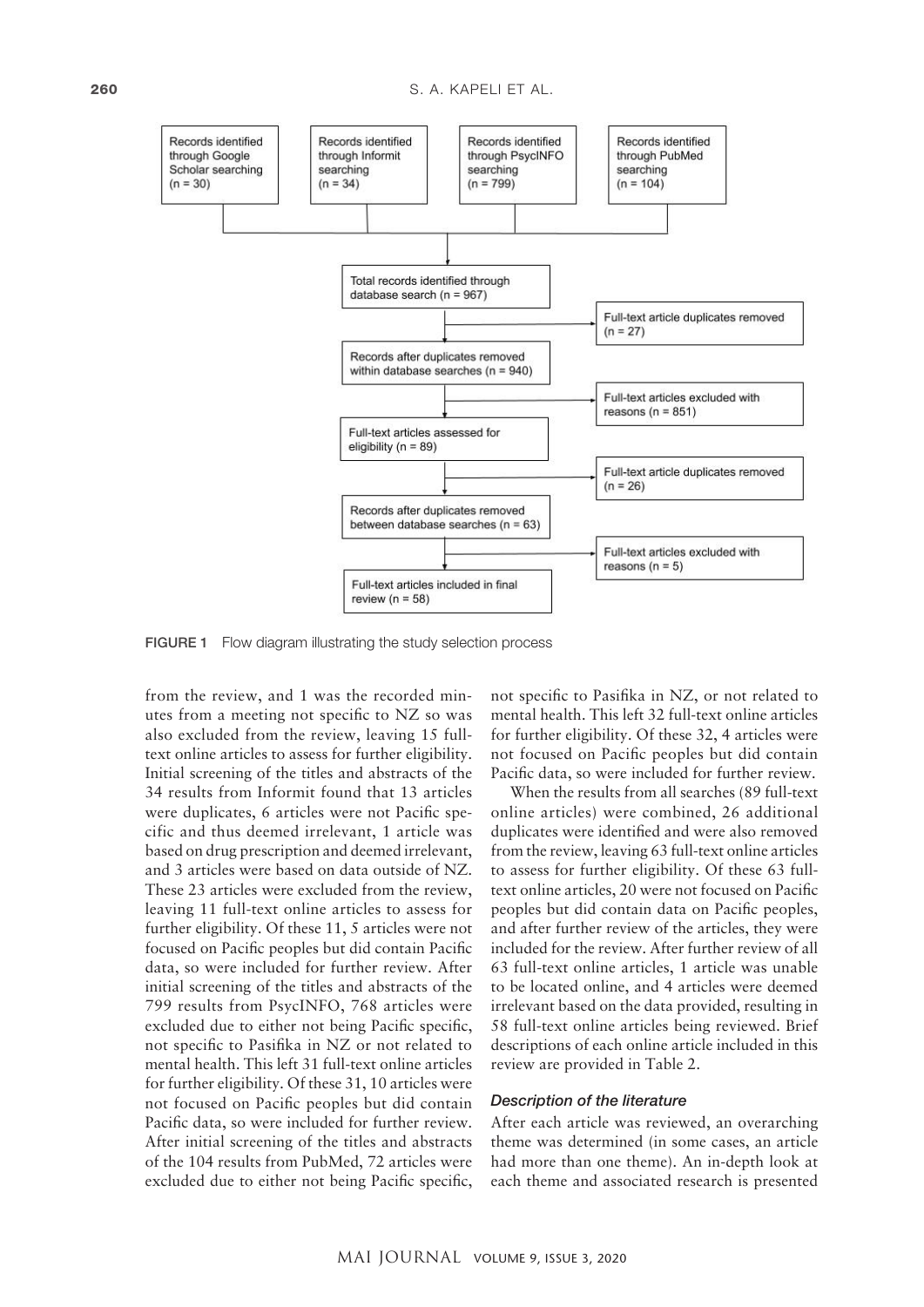in greater detail in this review. We appreciate that each research theme could be presented as a research paper on its own, and encourage this in future research. Research themes were drawn upon using reflexive thematic analysis, taking both an inductive and deductive way of theme development (Braun & Clarke, n.d.). For further reading on thematic analysis, please see Braun and Clarke (n.d., 2013) and Braun and Clarke (2013). Common core themes identified across all articles included (a) prevalence of Pasifika mental distress, (b) Pasifika mental health services, (c) Pasifika perceptions of mental health, (d) Pasifika mental health prevention and intervention and (e) Pasifika suicide.

## *Theme: Prevalence of Pasifika mental distress*

There were 26 online articles (48%) that discussed the prevalence of Pasifika mental distress, indicating that a larger proportion of research has been developing around this theme. Prior to 2000, Pasifika were thought to have relatively low levels of mental distress (otherwise referred to as mental illness or mental disorder), which may in part be due to the unreliable health coding during this time. However, Te Rau Hinengaro found that Pasifika experienced mental distress at much higher rates than the overall NZ population (Baxter et al., 2006; Foliaki et al., 2006; Oakley Browne et al., 2006; Wells et al., 2006).

Since then, research examining a variety of areas within Pasifika mental health has painted much the same picture. Pasifika children are more likely to experience internalising and externalising problems if their mothers are experiencing psychological distress or maternal depression (Gao et al., 2007; Paterson et al., 2014; Paterson et al., 2013). Further research with Pasifika mothers found that psychological distress is an imminent concern and is a greater risk for mothers who experience intimate partner violence (Gao, Paterson, Abbott, Carter, & Iusitini, 2010; Gao, Paterson, Abbott, Carter, Iusitini, & McDonald-Sundborn, 2010) or have housing challenges (Butler et al., 2003; Paterson et al., 2018). Additional and important factors to consider for Pasifika mothers include stressful life events, postnatal depression, marital status, maternal education, ethnicity and cultural alignment (Abbott & Williams, 2006; Bécares & Atatoa-Carr, 2016; Paterson et al., 2016; Underwood et al., 2017; Waldie et al., 2015). Further research found that Pasifika fathers were more likely to experience psychological distress in the first 6 years of their child's life, if they were

a heavy smoker, separated or single, unemployed and were Tongan or Cook Islander (Tautolo et al., 2009). As a whole, low nurturing and high disciplinary parenting was associated with postnatal depression (Cowley-Malcolm et al., 2009).

Further research suggests that mental health varies by Pacific ethnic background and cultural alignment and should remain a key focus of future Pasifika mental health research and services. Pacific migration to NZ has long been perceived as the journey to the land of milk and honey, but this idea and the sense of associated euphoria has since been debunked (Pernice & Brook, 1996a, 1996b). Mental distress was reportedly lowest for Pasifika migrants who migrated to NZ as adults (adult migrants) in comparison with Pasifika migrants who migrated as children (child migrants) and NZ-born Pasifika (Kokaua et al., 2009; Pernice & Brook, 1994). This builds on the "healthy migrant effect", suggesting that only migrants in "good health" have been able to migrate to NZ (Oakley Browne et al., 2006). However, another study indicated that older Pasifika reported poorer mental health, with no effect found when controlling for country of birth (Lotoala et al., 2014). However, this also raises the question of whether the measure(s) being used to assess mental health rates are entirely appropriate for our diverse Pasifika population.

A more recently published report, *Te Kaveinga*, provides an overview of Pasifika mental health and wellbeing in NZ and echoes all prior research in which Pasifika reported higher levels of mental health concerns but these concerns were also higher in NZ-born Pasifika (Ataera-Minster & Trowland, 2018). Cross-sectional data also indicated that the most common mental health issues for Pasifika are anxiety and depression and that 1 in 10 Pasifika are likely to have coexisting mental and physical health concerns (Stokes et al., 2018). These higher prevalence rates of mental distress for Pasifika compared with the total NZ population are not a new trend, and they have remained relatively stable across time. It is then important to look beyond the statistical data and understand the services that provide mental health support to our Pasifika.

## *Theme: Pasifika mental health services in New Zealand*

Twenty online articles (34%) discussed Pasifika mental health services, indicating that a moderate proportion of research has been developing around this theme. The studies included in this theme were published within the period from 1997 to 2017. Across the 20-year time span, the general finding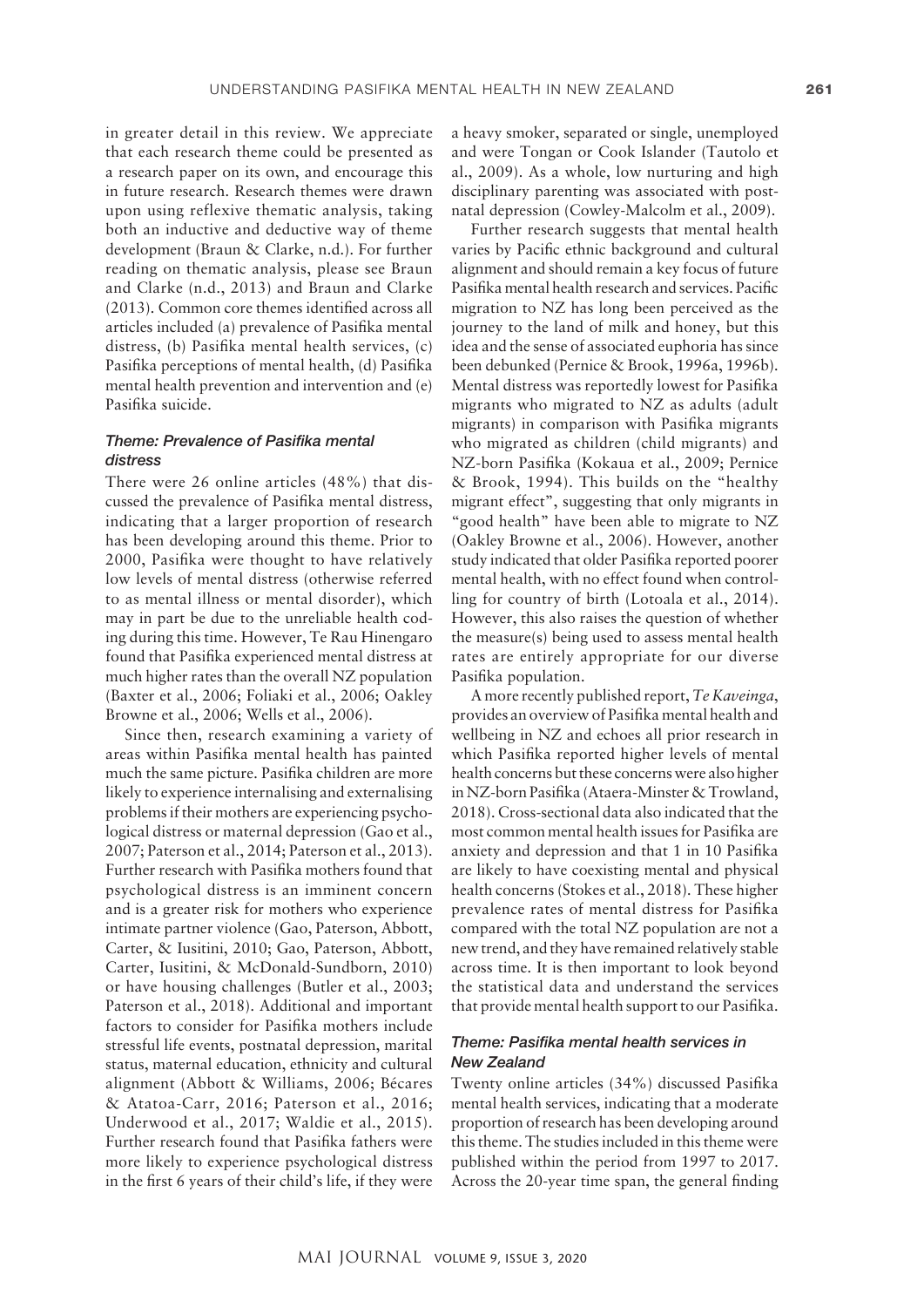was that mental health service use by Pasifika is low but lowest in older Pasifika migrants. It was also found that NZ-born Pasifika and child migrants have higher levels of mental distress but are also more likely to use mental health services than older Pasifika migrants (Bridgman, 1997; Foliaki et al., 2006; Kokaua et al., 2009). From a cross-cultural perspective, a depression programme received greater participation rates from Cook Island Mäori service users, and lower participation from Samoan and Tongan service users (Tutty & Goodyear-Smith, 2014). Understanding why these groups access mental health services differently is important and should remain a priority focus in future research, particularly regarding developing Pacific ethnic-specific research because Pasifika are not a homogeneous group. This will help to shape and develop more ethnic-specific Pacific mental health services, as the pan-Pacific approach does not work for all Pasifika.

Another common theme that was highlighted is the need for culturally appropriate health services that serve and support our Pasifika communities. The visible disconnection between Pasifika and Western understandings of mental health is believed to be an important factor in the lower mental health service use by Pasifika (Agnew et al., 2004; Gunther, 2011). Western tools, such as the *Diagnostic and Statistical Manual of Mental Disorders*, have been described as an inappropriate diagnosis tool for Pasifika, because their criteria do not align with how Pasifika view and understand mental health (Bush et al., 2009). However, a more meaningful tool for Pasifika and their families explores mental health holistically, drawing upon a Samoan concept of the relational self. It incorporates vä, family, culture and spirituality as part of a culturally responsive mental health service model. This is important because it can contribute to greater recovery rates (Bush et al., 2009; Bush et al., 2005; Tamasese et al., 2005). Other important factors to consider include the involvement of family or other support networks and access to culturally responsive mental health staff (Suaalii-Sauni et al., 2009). As mentioned previously, perhaps the mental health services and tools are not culturally appropriate for Pasifika in NZ.

Pasifika who work in mental health services have found that the complex service infrastructure and language are the major contributing practice constraints (Apelu, 2008), as well as the lack of organisational sustainability, particularly from a Pasifika perspective (Currey, 2017). This further highlights the importance of cultural sensitivity

and the input and collaboration required from both Pasifika and non-Pasifika leaders to not only enhance the mental health services in NZ but create a safe and inclusive space for all service users. Critical success in this area may be achieved through several ways: effective communication, shared values and beliefs, stakeholder engagement and understanding, and building strong relationships (Currey, 2017). Developing a diverse mental health workforce that puts a focus on attracting, retaining and supporting Pasifika employees is also important for the future not only of our Pasifika but also our NZ.

As a youthful population, young Pasifika are expected to thrive in the coming generations and a priority focus for young Pasifika is essential because Pasifika growth means increasing demands on Pacific health services. There are significant differences in attributes, needs and values between traditional and contemporary Pacific peoples, and the high mental distress rates among those born in NZ signal the urgent need to address the impact of Western values on NZ-born Pasifika youth (Ape-Esera et al., 2009). Pacific health and wellbeing models have long been critiqued for privileging Pacific-born adult perspectives, as well as adopting a pan-Pacific approach. For example, the Fonofale model, developed between 1970 and 1995, applies a pan-Pacific exploratory approach towards Pasifika health in NZ, including elements of mental health (Mental Health Commission, 2001). Since the Fonofale model was developed, there has been a significant growth in Pasifika communities in both size and diversity (i.e., age, country of birth, ethnicity), and we cannot expect such models to be stable or enduring. In light of this, there is a need to develop models that account for age (young Pasifika) and ethnicity (Pacific ethnic specific) into new or existing models.

## *Theme: Pasifika perceptions of mental health*

Eight online articles (14%) discussed Pasifika perceptions of mental health, indicating that the development of research around this theme is emerging. The *Te Kaveinga* report (Ataera-Minster & Trowland, 2018) drew upon NZMHM and HLS data and provided a more rounded snapshot of contemporary Pasifika mental health and wellbeing. *Te Kaveinga* echoes prior research that found that Pasifika report higher psychological distress and depressive symptoms than non-Pasifika in NZ. It also reported that mental health stigma is high for Pasifika and that some Pasifika do not know where to seek help for mental distress. However, Pasifika continue to maintain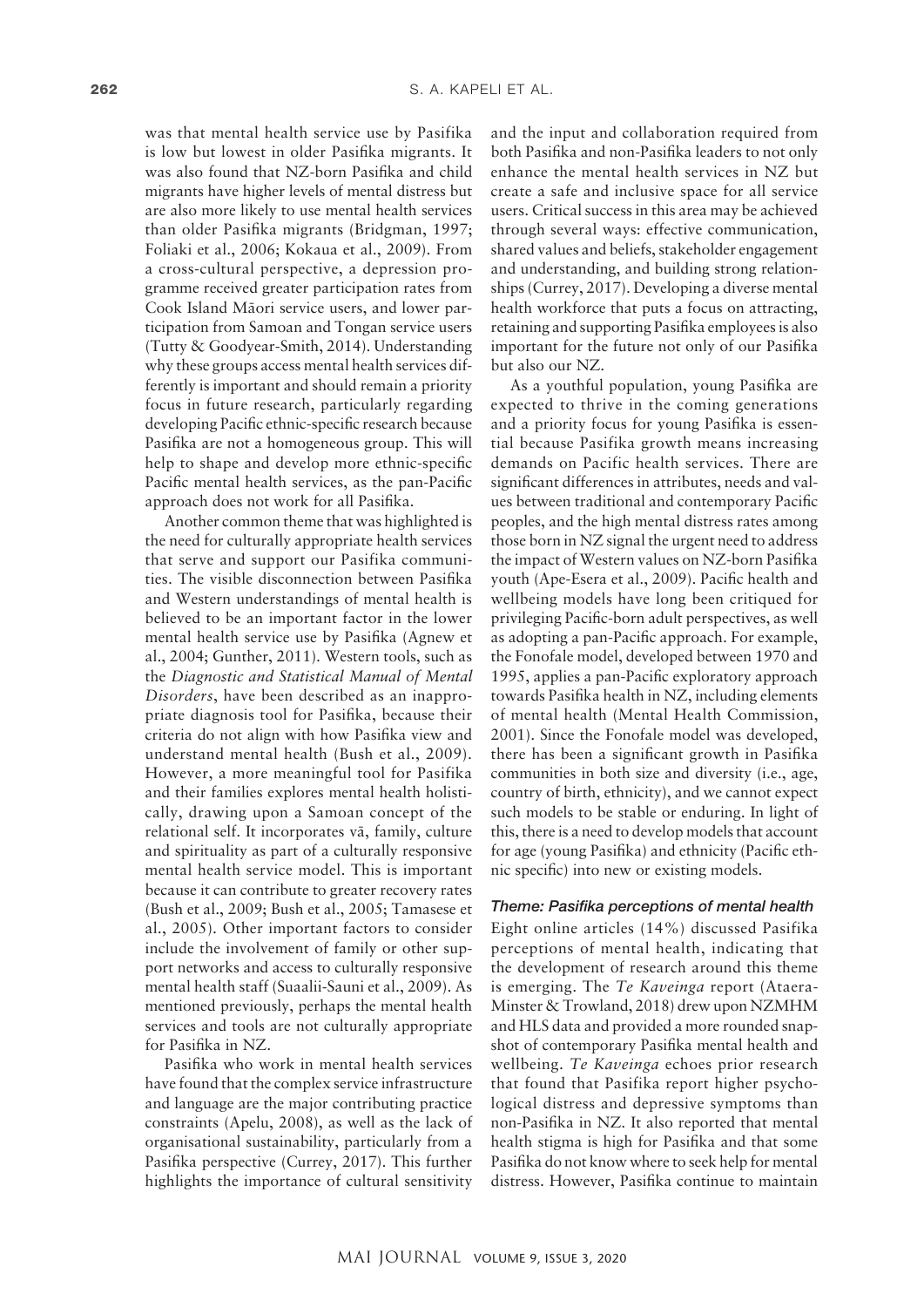well-established social and cultural connections, but cultural connectedness is lower in multi-ethnic Pasifika. Clear suggestions from the report include focusing on removing barriers to access, strengthening the Pasifika mental health workforce and exploring how cultural identity can be used to develop Pasifika mental health approaches.

From a Pacific perspective, using our culture to understand mental health is not only important but essential. Tamasese and colleagues (2005) discussed how the Samoan self can be used to understand the Samoan view of mental health as it aims to foster the relational, spiritual, physical and mental aspects of the self. In this way, it suggests that there are elements within Pasifika mental health that can only be addressed appropriately and safely when considering elements of culture. Further research within a sporting context presented similar ideas when exploring perceptions of Pasifika young male rugby players (Marsters & Tiatia-Seath, 2019). The importance of mental wellbeing being addressed in a holistic and väbased way was highlighted, as was the notion that support, a balanced lifestyle, athletic performance and personal development outside of sports are integral to fostering personal wellbeing.

Other work explored a Pacific ethnic approach, and one in particular examined how Tongans define and describe mental health (Vaka et al., 2016). There were distinct differences between Tongan perceptions and constructions of mental health depending upon the culture and society in which they grew up. For example, Tongan men who were born in Tonga were more likely to describe mental distress as a Tongan construction, meaning that mental distress was aligned with a curse, spirituality or non-compliance with society. On the other hand, Tongan youth who were child migrants or born in NZ were more likely to describe mental distress from a biopsychosocial perspective. Similar concepts were seen when exploring Tongan migration to NZ (Foliaki, 1997). However, Foliaki (1997) suggested that a traditional upbringing in the Pacific can have a protective function against mental illness as stress is likely to be on the lower end of the spectrum.

Another ethnic-specific approach explored the Tokelauan view of depression and highlighted that the Tokelauan language does not have a word equivalent to the term depression. However, a similar health issue (based upon the Western description of depression) does exist, and is characterised by extreme sadness (Loan et al., 2016). From a Western and biomedical framework, we know that there is a lot more to consider with

depression, and given the loss of meaning through translation, this could be a major factor when diagnosing or treating someone with depressive symptoms. Also worth mentioning is the privacy and pride that are important in the Tokelauan culture (and many other Pacific cultures) that may present further barriers to recognising sadness, and depression.

A common format for sharing perceptions in a Pasifika context is the use of talanoa, a technique readily used across these studies. Talanoa is an open way of discussing complex topics and is prominent in Pacific research (Vaioleti, 2006). Using talanoa is a very effective way of gathering research from Pasifika communities, as often quantitative measures can be confining. On the other hand, talanoa can be wide-ranging and has no boundaries when addressing a topic (Vaka et al., 2016), allowing researchers to hone in on the rich understandings that sometimes other research methods may not tap into. Unlike quantitative measures, talanoa (a qualitative approach) can be a time-consuming research method, but that should not detract Pasifika research from its use. If used together, both quantitative and qualitative measures can be useful in enhancing Pasifika mental health research and form the basis of a valuable and more meaningful union in future research.

Although each study differed in context, the commonality shared by these online articles is that the perceptions by Pasifika of mental health are defined in a holistic manner and are heavily influenced by and rooted in their vä, culture, spirituality and tradition.

## *Theme: Pasifika strategies for mental illness prevention and intervention*

Seven online articles (12%) discussed Pasifika mental distress prevention or intervention, indicating that the development of research around this theme is emerging. The key areas identified across these studies were the potential to develop culturally appropriate tools and services (Kupa, 2009; Peters, 2014), education (Brunton et al., 2005; Ioasa-Martin & Moore, 2012; Pickering, 2019) and the use of engaging community activities (Han et al., 2015; van Lier et al., 2017) to reduce the impact of mental health risk factors and enhance overall mental health. These ideas have the potential to be used as a preventative approach to improve mental health and develop agency over health among Pasifika, even more so for Pasifika youth who are at greater risk. The lack of prevention and intervention research highlights a crucial yet missing element in Pasifika mental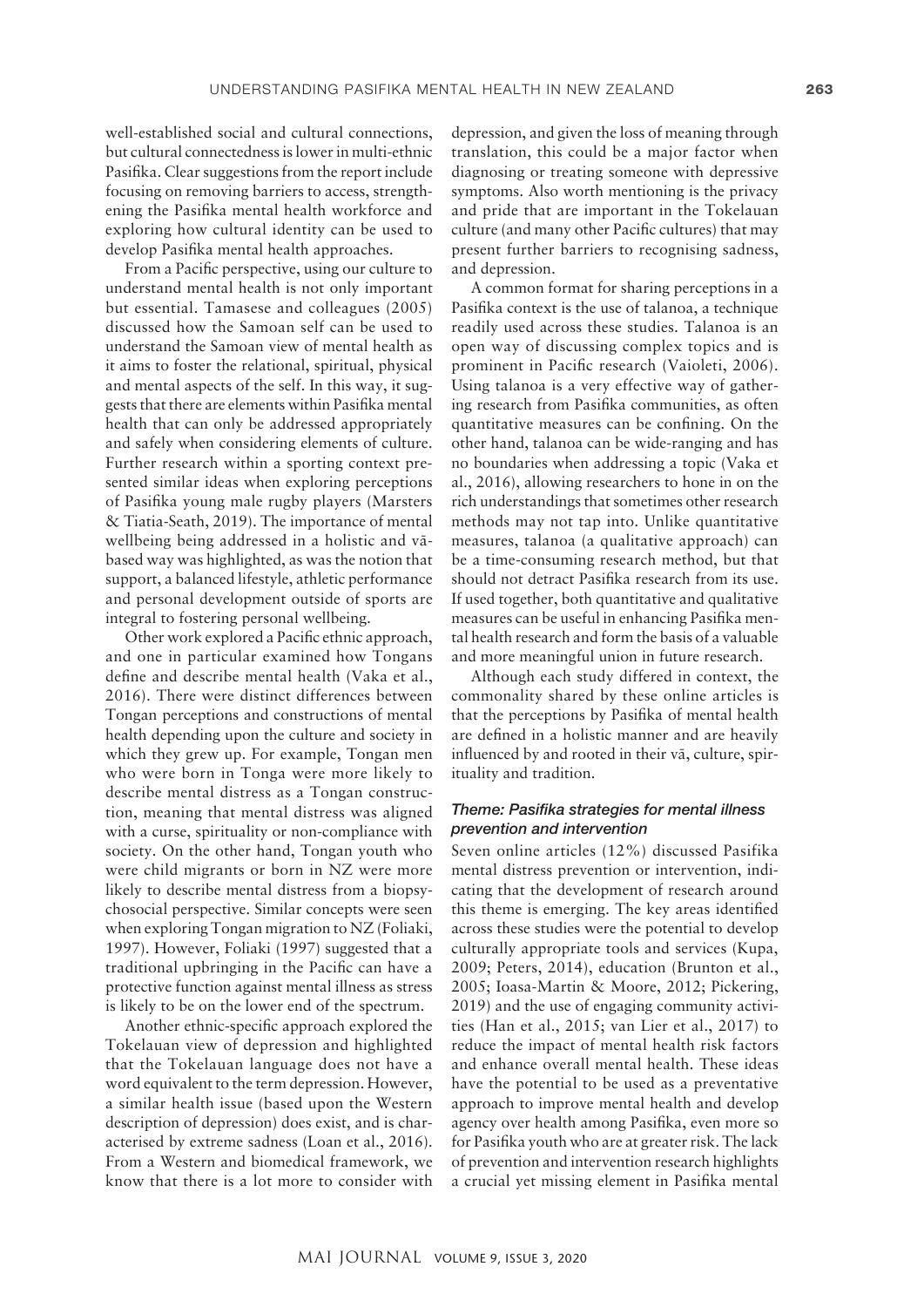health research and an area we must continue to develop or we will continue to serve a community where cure is better than prevention.

#### *Theme: Pasifika suicide*

Six online articles (10%) discussed Pasifika suicide, indicating that the development of research around this theme is limited but emerging. Research data tells us that Mäori and Pasifika had a higher risk of suicidal planning and attempts. There was a greater risk of suicidal ideation for those who are younger and from lower socioeconomic backgrounds—demographics that are notable within the Pasifika population in NZ (Beautrais et al., 2006; Tiatia-Seath & Coggan, 2001). A review of the death registration data for intentional selfharm across 1996–2013 showed there were 308 Pasifika deaths, comprising 4.1% of the total deaths reported (Tiatia-Seath et al., 2017a). However, self-harm is often acknowledged as a behaviour that can be separated from suicide, and self-harm diagnosis criteria should be reviewed to incorporate definitions and recovery plans that are relevant to Pasifika (Dash, 2015; Dash et al., 2017). Several key factors were also highlighted regarding mental health service engagement, which should be considered for strategic planning towards suicide prevention, including issues of cultural competency, importance of family involvement, dichotomous views of Western and traditional beliefs concerning mental illness, and unsuccessful engagement of Pasifika youth (Tiatia-Seath, 2014). These key factors are reiterated throughout much of the research and are still extremely relevant. Tiatia-Seath and colleagues (2017a) have also highlighted the need for safe, ethical and culturally appropriate suicide messaging, the importance of addressing both mental health and addictions in suicide prevention, and the need for Pacific ethnic group data.

## **Discussion**

#### *Summary of results and recommendations*

The results were presented across five themes found in the literature to provide a broader understanding of Pasifika mental health and its current positioning in contemporary NZ: (a) prevalence of Pasifika mental distress, (b) Pasifika mental health services, (c) Pasifika perceptions of mental health, (d) Pasifika mental health prevention and intervention and (e) Pasifika suicide. These themes are particularly important to consider for future research, as they highlight not only an opportunity but a need for more refined Pasifika mental health research, in this case, increasing

the research capacity of Pasifika perceptions of mental health (14% of research articles), Pasifika mental health prevention and intervention (12% of research articles) and Pasifika suicide (10% of research articles). Enhancing the capacity of Pasifika mental health research is vital because Pasifika narratives are lacking. Pacific research provides an understanding of cultural and social insight that is fundamental to our research being meaningful for our Pacific peoples, and the wider community. As the lead author, I hope that this paper serves as both an announcement and a reminder to our Pacific communities. To those who understand the importance of holding the pen and generating knowledge, and see the importance of pursuing a career in research—we need more Pasifika telling our stories, because if we do not do it, someone else will.

We know that Pasifika experience mental health related concerns at higher levels than the general NZ population and that Pasifika who experience serious mental health related concerns are less likely to access treatment than the total NZ population (Ataera-Minster & Trowland, 2018). Groups that experience greater risk include young Pasifika, NZ-born Pasifika and Pasifika child migrants (Ataera-Minster & Trowland, 2018). As mentioned, the higher prevalence rates of mental health related concerns for Pasifika compared with the total NZ population are not a new trend, and they have remained relatively stable across time. As an emerging researcher applying a critical lens, I believe this to be further perpetuated by the lack of action-focused research—we need research that not only inspires and educates but informs the prevention space; otherwise, why do it at all?

The literature also documents that Pasifika have different views and understandings of mental health, particularly in reference to a Westernised idea of mental health. This influences not only behaviours but also access to services (Agnew et al., 2004; Ataera-Minster & Trowland, 2018; Faleafa, 2020; Gunther, 2011; Tamasese et al., 2005). The difference in access across Pacific groups alone is significant, for example, differences between Pacific ethnic groups (Loan et al., 2016; Tutty & Goodyear-Smith, 2014), difference between NZ-born and Pacific-born (Foliaki, 1997; Vaka et al., 2016), difference between genders (Paterson et al., 2018; Tautolo et al., 2009) and difference across ages (Agnew et al., 2004; Ataera-Minster & Trowland, 2018). Again, we know these differences exist but we need to better understand why, which is a prime area for Pacificcentric research methodologies and frameworks.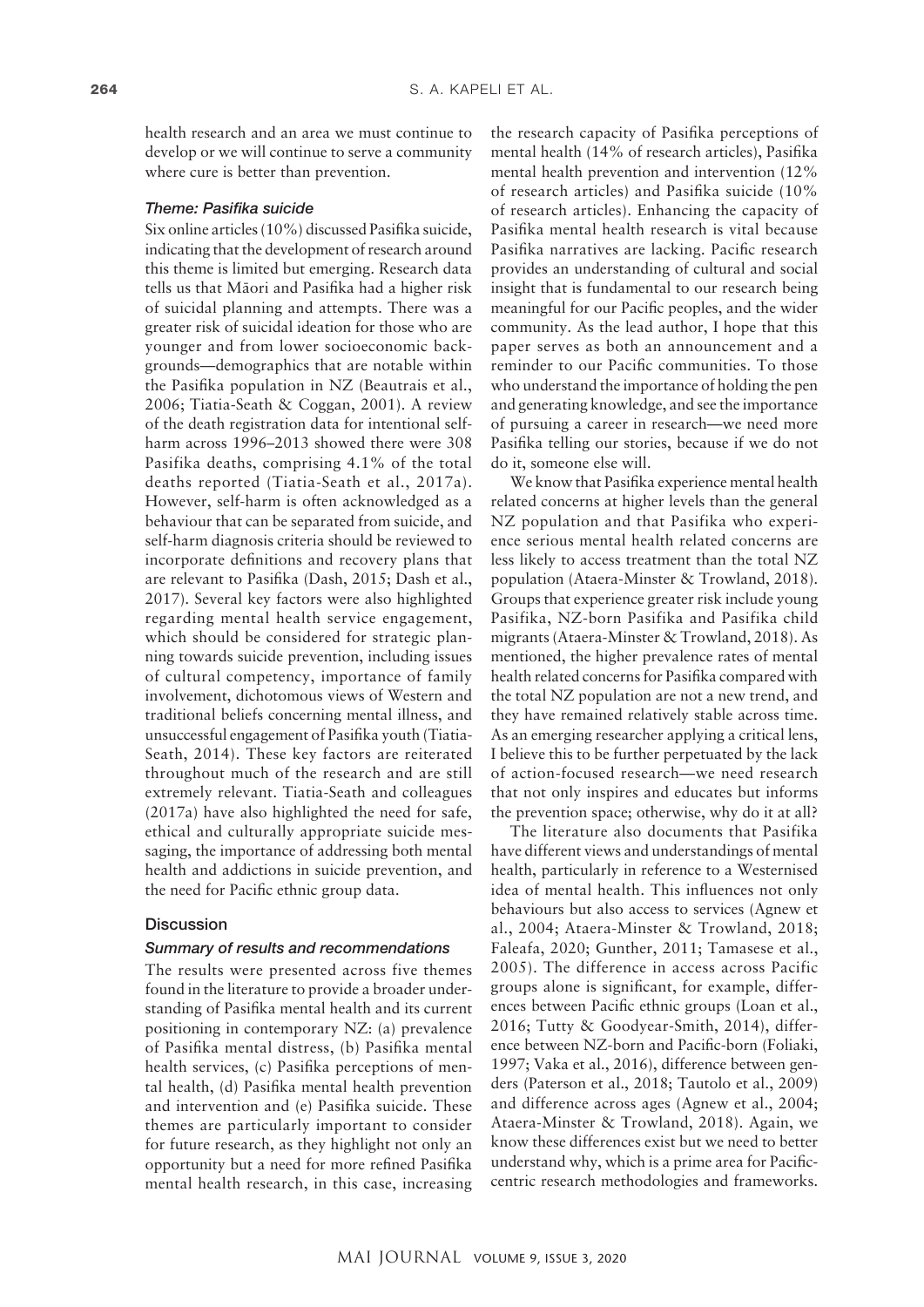Survey (quantitative) and interview (qualitative) data does not always serve our Pasifika communities or provide the rich and contextual information that will allow us to better understand Pasifika mental health.

Research methods used to obtain Pacific data need to be more ethnically and culturally appropriate for Pasifika, including using a more holistic approach so that the information output serves our communities better (Agnew et al., 2004; DIA, 2018; MoH, 2020), especially as we often adopt a collective approach to Pacific research, which further highlights the dire need for more Pacific ethnic research. These factors continue to be a serious action point for the mental health sector, future Pacific research, Pacific community initiatives and policy planning (DIA, 2018; MoH, 2020).

We must remember that when working with research data, or specifically quantitative methods, each number represents a Pacific voice—a Pacific family. Often, the narratives or the context behind these numbers is missing. It is easy to make assumptions when working only with quantitative data. Infusing qualitative methods enables our Pacific peoples and their families to narrate their own stories and make our research more meaningful. As seen in previous Pacific research (Mila-Schaaf & Robinson, 2010; Tiatia-Seath et al., 2017b), combining both quantitative and qualitative methods (such as talanoa) is a promising avenue for future Pasifika mental health research, especially as talanoa aligns more strongly with Pacific cultural values (Ponton, 2018; Vaioleti, 2006). As mentioned, this review forms part of a larger research project—the lead author's doctoral research dissertation. It was planned for this research project to combine quantitative (survey) and qualitative (talanoa) methods. The review has only affirmed the benefits of using this approach (70% of the reviewed research used qualitative methods, including talanoa). Although no articles included in the review involved a combination of quantitative and qualitative methods, given the evidence of each and that of prior research, there is no doubt that such a combination can provide good practice models for future work—one that the larger research project aims to also provide.

In addition, more work needs to focus on how the mental health sector can develop a more inclusive framework, to account for a diverse service team as well as a diversity in service users (Department of Internal Affairs [DIA], 2018; Kupa, 2009; Peters, 2014). With the expected growth of our Pasifika population, there will be an increased demand on mental health services. *He* 

*Ara Oranga*, a report of the Government Inquiry into Mental Health and Addiction (DIA, 2018), highlighted that Pacific peoples voiced the need for a Pacific way of enabling Pacific health and wellbeing through incorporating a Pacific "way of doing life", including identity, spirituality, languages, connectedness, nutrition, physical activity and healthy relationships. Investing in new and culturally relevant mental health services to meet the needs of our Pasifika is increasingly important (DIA, 2018; Faleafa, 2020). See Faleafa (2020) for further reading on the considerations for design and delivery of Pacific mental health and addiction services, including being Pacific led, family centred, holistic, integrative of clinical-cultural elements, community-based and connected. All future planning should focus on improving mental health and wellbeing not just for our Pacific communities but for all communities in NZ.

Based on the review, work on mental health prevention and intervention strategies is emerging. We know that there are key protective factors that enhance Pasifika mental health, including cultural identity, spirituality, healthy relationships, family support, communication and strong participation in social activity (Beautrais et al., 2006; LeVa, 2014). We also know there are a number of risk factors linked to poorer mental health and suicide, such as poverty, discrimination and lack of social support (Beautrais et al., 2006; Kapeli, Manuela, Milojev, & Sibley, 2020; Kapeli, Manuela, & Sibley, 2020; Krynen et al., 2013). Strategies focusing on developing culturally appropriate tools and services (Kupa, 2009; Peters, 2014), enhancing education (Brunton et al., 2005; Ioasa-Martin & Moore, 2012; Pickering, 2019) and developing engaging community activities (Han et al., 2015; van Lier et al., 2017) could potentially challenge these risk factors.

For instance, education can influence employment, potentially changing unemployment (and poverty as risk factors) to employment (protective factor). Additionally, a focus on growing the Pasifika mental health workforce by promoting a career in mental health as early as in high school could be an effective strategy. Faleafa et al. (in press) have identified a series of strategies for increasing the number of Pasifika psychologists and other mental health and addiction workers as an enabler to addressing inequitable mental health outcomes and building culturally appropriate services. Further to education, building mental health literacy in our Pacific communities could also be a central factor. To do so, we need a research base that not only supports the development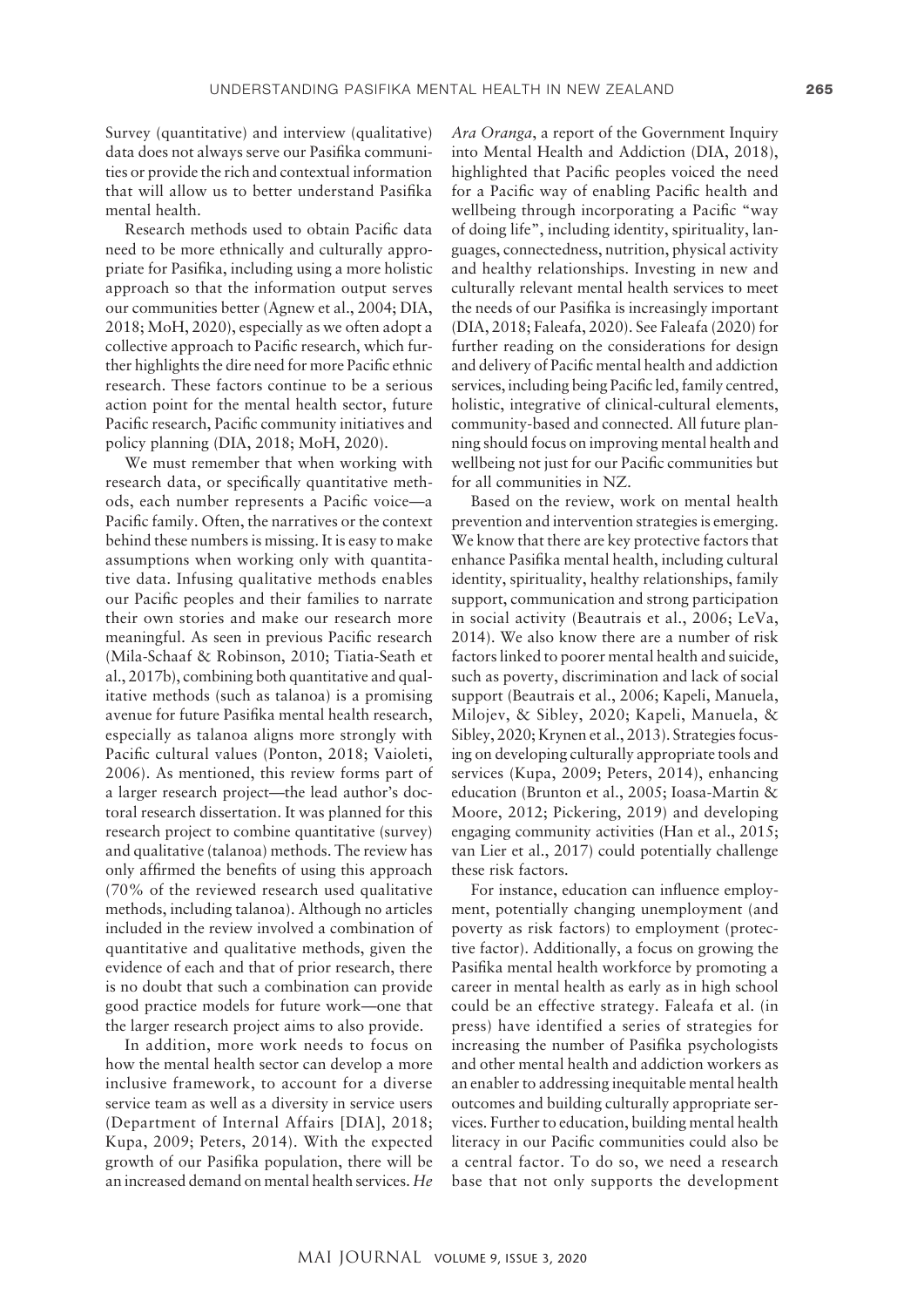of a mental health literacy framework but also informs it. Enhancing Pasifika mental health literacy could equip Pasifika and their families with the knowledge, tools and skills to enhance their overall mental health and wellbeing. LeVa (2019) has recently developed the Mental Wealth Project (MWP), a mental health literacy education programme for Pasifika young people and their families. As far as we are aware, the MWP not only addresses one of our most at-risk groups (young Pasifika) but also builds upon the review's key focus areas for mental health prevention and intervention strategies (culturally appropriate, education, engaging community activity). The MWP is a promising programme, and because it has a focus on young Pasifika, has the potential to have lifelong effects.

When discussing the prevention and intervention space, Pasifika suicide cannot go unmentioned. We know that Pasifika are at higher risk of suicidal planning and attempts (Beautrais et al., 2006; Tiatia-Seath & Coggan, 2001) and make up a significant proportion of NZ's deaths by suicide (Tiatia-Seath et al., 2017a). Much of what has already been discussed and proposed for future direction also applies to Pasifika suicide. This includes building our capacity both in research and on the front line—to develop more relevant diagnostic and recovery tools for Pasifika; to develop services that are culturally appropriate, holistic and provide support across the lifespan; and to develop more Pacific ethnic data. Again, we echo the need for mental health research and a mental health workforce that is Pacific led, Pacific governed and Pacific strong.

## *Strengths and limitations of the review*

This review presents a clear picture of the available evidence-based online resources. The five overarching themes identified in the literature provide information on the research priorities and community needs that have been the subject of focus for the past 20 years. By identifying the core areas of research, future researchers and practitioners can more readily identify other areas that may need further development and focus.

The review did not take any additional research material into account, other than what was located through online database searching (as outlined in the methods section). Although a limitation, this is also a strength. Despite the smaller research pool to draw from in this review, it highlights the difficulty in locating Pasifika mental health research. This may in part be due to the terminology included in the search methods of this review. We recommend

that those interested in understanding Pasifika mental health in NZ become familiarised with the diversity of search terms that help identify relevant literature. An example of this might be to include other derivatives of mental health, such as wellbeing or mental wellness.

As highlighted, we have focused on Pasifika as a collective group more broadly. In doing so, the review has missed relevant mental health research that otherwise would have been picked up through an ethnic specific review, that is, by using the search terms "Samoan", "Tongan" or "Cook Islands"'. These key search terms may hold valuable research that is overlooked by taking the broad Pasifika approach. At the same time, each Pacific ethnic group could in fact have its own literature review and could be a prime focus for future research in this area.

As mentioned, this review forms part of the lead author's PhD project. The wider project investigates the link between mental health literacy and mental health outcomes for Pasifika and explores the potential to improve Pasifika mental health literacy in order to enhance mental health and wellbeing for Pasifika. This not only adds strength to Pacific mental health research in NZ but will contribute significantly to mental health literacy research in NZ.

### *Research implications*

There is much more work to be done in the area of Pasifika mental health. The review has provided an overview of areas where there is an opportunity for more research to be done between (i.e., ethnic specific data) and within (i.e., Pacific born vs NZ born) our Pasifika ethnic groups: Pasifika perceptions of mental health, Pasifika strategies for mental illness prevention and intervention, and Pasifika suicide. The review also critically highlights how increased research in these areas could shape and develop more action-focused outcomes, that is, by increasing the capacity of Pasifika mental health research and practice, increasing the availability and accessibility of culturally appropriate tools and services, and enhanced access to education and mental health literacy programmes.

A rather significant implication for researchers is the link that understanding Pasifika mental health has with mental health literacy. Currently, there is a lack of NZ research that examines Pasifika mental health literacy despite the high levels of mental health concerns. Previous work internationally has uncovered that there are varying degrees of mental health literacy.

For example, in Australia Reavley and Jorm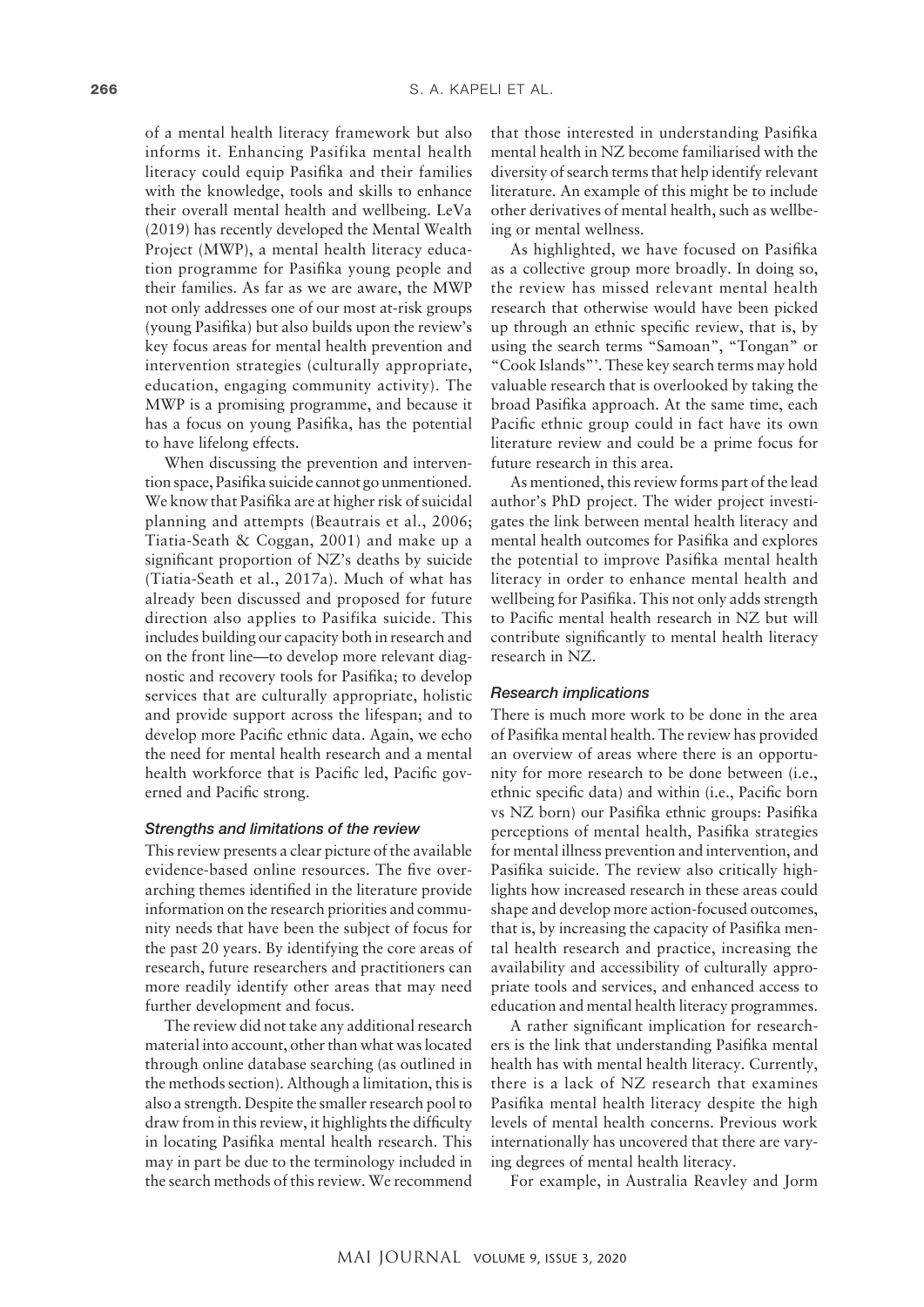(2011a, 2011b) identified that mental illness recognition rates were low but depression was 12 times more recognisable than anxiety, only 60% of Australians were aware of where to go to seek mental health related help, attitudes towards those experiencing mental health challenges were largely discriminatory, and 75% of Australians knew of someone experiencing a mental health challenge. Further to this and to our critical review of the research, we suggest that mental health literacy could serve as another pathway towards positive mental health outcomes (see discussion on mental health prevention and intervention strategies). For instance, if we can identify how experiences of depression are understood and engaged with at a community level, we could develop more culturally appropriate diagnostic and recovery tools for our Pasifika that better support recognition, management and prevention of mental health challenges. As discussed, LeVa (2019) has made headway in this area by developing the MWP, which aims to reduce stigma, improve wellbeing, prevent mental distress and enhance access to support services for our Pasifika.

## Conclusion

Pasifika mental health in NZ continues to be a growing area of research. This review aimed to add to Pasifika mental health research in NZ by reviewing and presenting relevant online research, identifying overarching themes in the research and recommending future directions for strengthening research in this area. Future work should focus on building the capacity and diversity of Pacific mental health research led by Pacific researchers. It is also important to consider how building Pasifika mental health literacy could enhance mental health and wellbeing across our Pasifika communities as they continue to flourish in NZ.

#### Acknowledgments

This literature review was prepared as part of Sarah Kapeli's PhD thesis, supervised by Sam Manuela and Chris Sibley. The review aimed to facilitate the wider PhD project's navigation of the best pathway(s) forward in building Pasifika mental health literacy as a way to enhance mental health outcomes within our Pacific communities. This work was supported by the University of Auckland Doctoral Scholarship.

## **Glossary**

| fono    | meeting of peoples          |
|---------|-----------------------------|
| talanoa | a Pasifika form of dialogue |
| vā      | relationships               |

#### **References**

- Abbott, M. W., & Williams, M. M. (2006). Postnatal depressive symptoms among Pacific mothers in Auckland: Prevalence and risk factors. *Australian & New Zealand Journal of Psychiatry*, *40*(3), 230– 238. <https://doi.org/bmx5hs>
- Agnew, F., Pulotu-Endemann, F. K., Robinson, G., Suaalii-Sauni, T., Warren, H., Wheeler, A., & Schmidt-Sopoaga, H. (2004). *Pacific models of mental health service delivery in New Zealand ("PMMHSD") project*. Health Research Council of New Zealand.
- Anae, M., Moewaka Barnes, H., McCreanor, T., & Watson, P. (2002). Towards promoting youth mental health in Aotearoa/New Zealand: Holistic "houses" of health. *International Journal of Mental Health Promotion*, *4*(2), 5–14.<https://doi.org/fhrp>
- Ape-Esera, L., Nosa, V., & Goodyear-Smith, F. (2009). The Pacific primary health care workforce in New Zealand: What are the needs? *Journal of Primary Health Care*, *1*(2), 126–133. <https://doi.org/fhrr>
- Apelu, J. (2008). *Pacific community mental health nurses' experiences of working for a district health board in New Zealand* [Master's thesis, Victoria University of Wellington]. ResearchArchive. [https://researcharchive.vuw.ac.nz/xmlui/handle/](https://researcharchive.vuw.ac.nz/xmlui/handle/10063/684) [10063/684](https://researcharchive.vuw.ac.nz/xmlui/handle/10063/684)
- Ataera-Minster, J., & Trowland, H. (2018, June). *Te Kaveinga—Mental health and wellbeing of Pacific peoples. Results from the New Zealand Mental Health Monitor & Health and Lifestyles Survey*. Health Promotion Agency. [https://www.hpa.org.nz/](https://www.hpa.org.nz/sites/default/files/FinalReport-TeKaveinga-Mental%20health%20and%20wellbeing%20of%20Pacific%20peoples-Jun2018.pdf) [sites/default/files/FinalReport-TeKaveinga-Mental](https://www.hpa.org.nz/sites/default/files/FinalReport-TeKaveinga-Mental%20health%20and%20wellbeing%20of%20Pacific%20peoples-Jun2018.pdf) [%20health%20and%20wellbeing%20of%20](https://www.hpa.org.nz/sites/default/files/FinalReport-TeKaveinga-Mental%20health%20and%20wellbeing%20of%20Pacific%20peoples-Jun2018.pdf) [Pacific%20peoples-Jun2018.pdf](https://www.hpa.org.nz/sites/default/files/FinalReport-TeKaveinga-Mental%20health%20and%20wellbeing%20of%20Pacific%20peoples-Jun2018.pdf)
- Baxter, J., Kokaua, J., Wells, J. E., McGee, M. A., & Oakley Browne, M. A. (2006). Ethnic comparisons of the 12 month prevalence of mental disorders and treatment contact in Te Rau Hinengaro: The New Zealand Mental Health Survey. *Australian & New Zealand Journal of Psychiatry*, *40*(10), 905–913. <https://doi.org/djf23b>
- Beautrais, A. L., Wells, J. E., McGee, M. A., Oakley Browne, M. A., & New Zealand Mental Health Survey Research Team. (2006). Suicidal behaviour in Te Rau Hinengaro: The New Zealand Mental Health Survey. *Australian & New Zealand Journal of Psychiatry*, *40*(10), 896–904. [https://doi.org/](https://doi.org/c98zqr) [c98zqr](https://doi.org/c98zqr)
- Bécares, L., & Atatoa-Carr, P. (2016). The association between maternal and partner experienced racial discrimination and prenatal perceived stress, prenatal and postnatal depression: Findings from the Growing Up in New Zealand cohort study. *International Journal for Equity in Health*, *15*(1), Article 155.<https://doi.org/f85h7s>
- Braun, V., & Clarke, V. (n.d.). *Thematic analysis: A reflexive approach*. The University of Auckland. [https://](https://www.psych.auckland.ac.nz/en/about/thematic-analysis.html) [www.psych.auckland.ac.nz/en/about/thematic](https://www.psych.auckland.ac.nz/en/about/thematic-analysis.html)[analysis.html](https://www.psych.auckland.ac.nz/en/about/thematic-analysis.html)
- Braun, V., & Clarke, V. (2013). *Successful qualitative research: A practical guide for beginners*. Sage.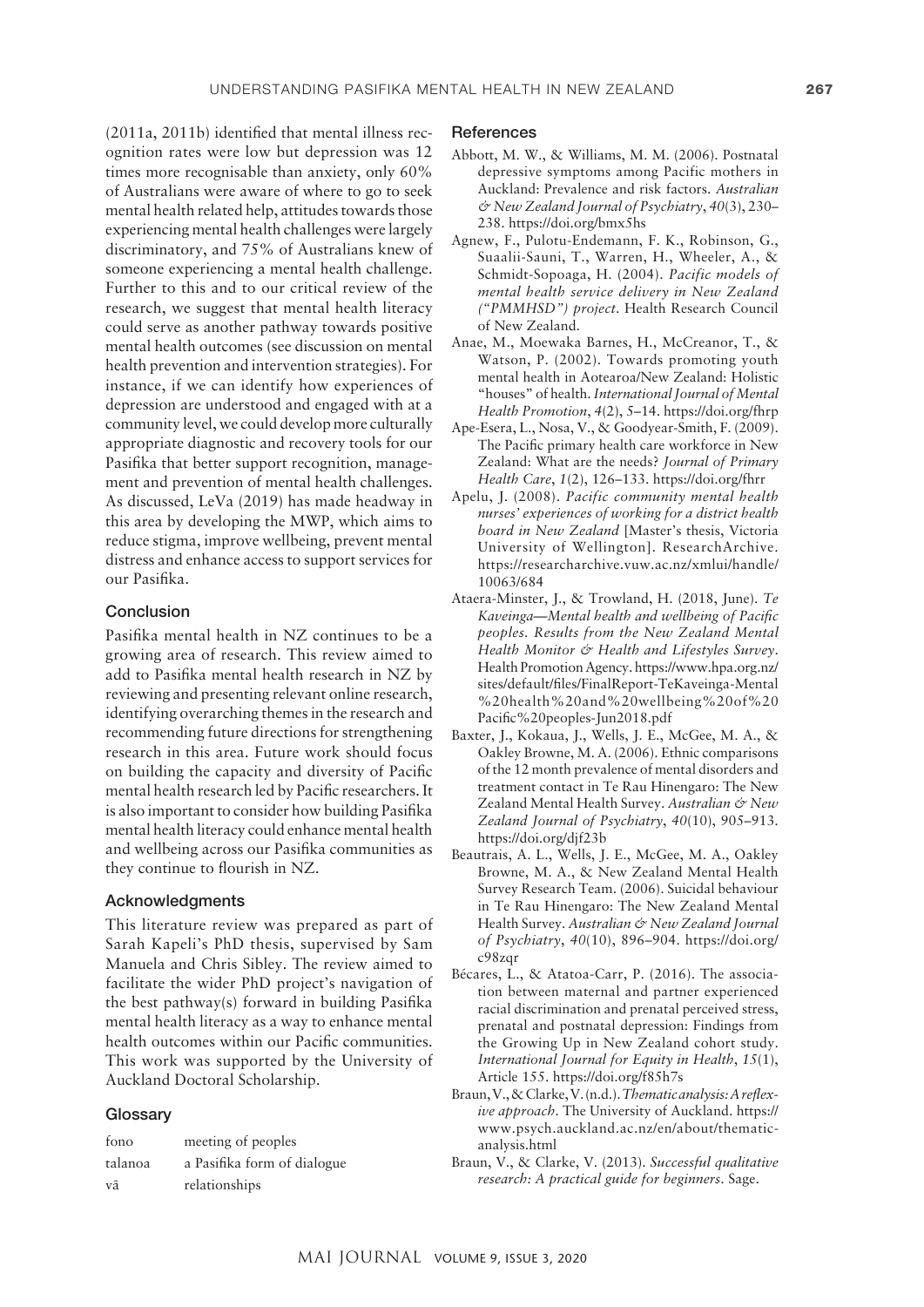- Bridgman, G. (1997). Mental illness and Pacific people in New Zealand. *Pacific Health Dialog*, *4*(2), 95–104. [http://pacifichealthdialog.nz/pre-](http://pacifichealthdialog.nz/pre-2013-archive/Volume204/No220Pacific20Peoples20in20New20Zealand/Review20Papers/Mental20illness 20and20Pacific20people20in20New20Zealand.pdf)[2013-archive/Volume204/No220Pacific20](http://pacifichealthdialog.nz/pre-2013-archive/Volume204/No220Pacific20Peoples20in20New20Zealand/Review20Papers/Mental20illness 20and20Pacific20people20in20New20Zealand.pdf) [Peoples20in20New20Zealand/Review20Papers/](http://pacifichealthdialog.nz/pre-2013-archive/Volume204/No220Pacific20Peoples20in20New20Zealand/Review20Papers/Mental20illness 20and20Pacific20people20in20New20Zealand.pdf) [Mental20illness20and20Pacific20people20in20](http://pacifichealthdialog.nz/pre-2013-archive/Volume204/No220Pacific20Peoples20in20New20Zealand/Review20Papers/Mental20illness 20and20Pacific20people20in20New20Zealand.pdf) [New20Zealand.pdf](http://pacifichealthdialog.nz/pre-2013-archive/Volume204/No220Pacific20Peoples20in20New20Zealand/Review20Papers/Mental20illness 20and20Pacific20people20in20New20Zealand.pdf)
- Brunton, M. A., Jordan, C., & Campbell, I. (2005). Anxiety before, during, and after participation in a population-based screening mammography programme in Waikato Province, New Zealand. *New Zealand Medical Journal*, *118*(1209), Article 1299.
- Bush, A., Chapman, F., Drummond, M., & Fagaloa, T. (2009). Development of a child, adolescent and family mental health service for Pacific young people in Aotearoa/New Zealand. *Pacific Health Dialog*, *15*(1), 138–146.
- Bush, A., Collings, S., Tamasese, K., & Waldegrave, C. (2005). Samoan and psychiatrists' perspectives on the self: Qualitative comparison. *Australian & New Zealand Journal of Psychiatry*, *39*(7), 621–626. <https://doi.org/fk997g>
- Butler, S., Williams, M., Tukuitonga, C., & Paterson, J. (2003). Problems with damp and cold housing among Pacific families in New Zealand. *The New Zealand Medical Journal*, *116*(1177), 494–501.
- Canfield, B. S., & Cunningham, J. T. (2004). Crosscultural considerations in counseling clients of Samoan heritage. *Issues in Religion and Psychotherapy*, *29*(1), Article 4.
- Cowley-Malcolm, E. T., Fairbairn-Dunlop, T. P., Paterson, J., Gao, W., & Williams, M. (2009). Child discipline and nurturing practices among a cohort of Pacific mothers living in New Zealand. *Pacific Health Dialog*, *15*(1), 36–46.
- Culbertson, P. (1999). Listening differently to Mäori and Polynesian clients. *Forum: The Journal of the New Zealand Association of Psychotherapists*, *5*, 64–82.
- Currey, N. (2017). *The organizational sustainability of Pacific mental health services in New Zealand: What influences success?* [PhD thesis, University of Otago]. OUR Archive. [https://ourarchive.otago.](https://ourarchive.otago.ac.nz/handle/10523/7248) [ac.nz/handle/10523/7248](https://ourarchive.otago.ac.nz/handle/10523/7248)
- Dash, S. M. (2015). *Deliberate self-harm behaviours of Pacific Island (PI) people in New Zealand: Perspectives from PI mental health, addiction and social work professionals* [PhD thesis, The University of Auckland]. ResearchSpace. [https://](https://researchspace.auckland.ac.nz/handle/2292/26493) [researchspace.auckland.ac.nz/handle/2292/26493](https://researchspace.auckland.ac.nz/handle/2292/26493)
- Dash, S., Taylor, T., Ofanoa, M., & Taufa, N. (2017). Conceptualisations of deliberate self-harm as it occurs within the context of Pacific populations living in New Zealand. *New Zealand Journal of Psychology*, *46*(3), 115–125.
- Department of Internal Affairs. (2018). *He Ara Oranga: Report of the Government Inquiry into Mental Health and Addiction*. [https://mentalhealth.inquiry.](https://mentalhealth.inquiry.govt.nz/inquiry-report/he-ara-oranga/) [govt.nz/inquiry-report/he-ara-oranga/](https://mentalhealth.inquiry.govt.nz/inquiry-report/he-ara-oranga/)
- Faleafa, M. (2020). *Core elements of Pacific primary mental health and addiction service provision.* Niu Mindworks. [https://www.](https://www.health.govt.nz/system/files/documents/pages/core_elements_of_pacific_primary_mental_health_and_addicion_service_provision.pdf) [health.govt.nz/system/files/documents/pages/](https://www.health.govt.nz/system/files/documents/pages/core_elements_of_pacific_primary_mental_health_and_addicion_service_provision.pdf)

[core\\_elements\\_of\\_pacific\\_primary\\_mental\\_health\\_](https://www.health.govt.nz/system/files/documents/pages/core_elements_of_pacific_primary_mental_health_and_addicion_service_provision.pdf) and addicion service provision.pdf

- Faleafa, M., Kingi-'Ulu'ave, D., & Stewart, M. (in press). Growing the Pasifika psychology workforce: Current and future strategies. *New Zealand Journal of Psychology*.
- Foliaki, S. (1997). Migration and mental health: The Tongan experience. *International Journal of Mental Health*, *26*(3), 36–54.<https://doi.org/fhrs>
- Foliaki, S. A., Kokaua, J., Schaaf, D., & Tukuitonga, C. (2006). Twelve-month and lifetime prevalences of mental disorders and treatment contact among Pacific people in Te Rau Hinengaro: The New Zealand Mental Health Survey. *Australian & New Zealand Journal of Psychiatry*, *40*, 924–934. <https://doi.org/fqq4w9>
- Gao, W., Paterson, J., Abbott, M., Carter, S., & Iusitini, L. (2007). Maternal mental health and child behaviour problems at 2 years: Findings from the Pacific Islands Families Study. *Australian & New Zealand Journal of Psychiatry*, *41*(11), 885–895. [https://](https://doi.org/dg8jqj) [doi.org/dg8jqj](https://doi.org/dg8jqj)
- Gao, W., Paterson, J., Abbott, M., Carter, S., & Iusitini, L. (2010). Pacific Islands families study: Intimate partner violence and postnatal depression. *Journal of Immigrant and Minority Health*, *12*(2), 242– 248.<https://doi.org/cn7g7v>
- Gao, W., Paterson, J., Abbott, M., Carter, S., Iusitini, L., & McDonald-Sundborn, G. (2010). Impact of current and past intimate partner violence on maternal mental health and behaviour at 2 years after childbirth: Evidence from the Pacific Islands Families Study. *Australian & New Zealand Journal of Psychiatry*, *44*(2), 174–182. [https://doi.org/](https://doi.org/b32bn2) [b32bn2](https://doi.org/b32bn2)
- Goodyear-Smith, F., Arroll, B., Coupe, N., & Buetow, S. (2005). Ethnic differences in mental health and lifestyle issues: Results from multi-item general practice screening. *The New Zealand Medical Journal*, *118*(1212), 1374–1384.
- Gunther, S. (2011). Disparity in mental health provision for Maori and pacific: A nursing response. *Whitireia Nursing Journal*, (18), 39–43.
- Han, H., Nicholas, A., Aimer, M., & Gray, J. (2015). An innovative community organizing campaign to improve mental health and wellbeing among Pacific Island youth in South Auckland, New Zealand. *Australasian Psychiatry*, *23*(6), 670–674. [https://](https://doi.org/f8f277) [doi.org/f8f277](https://doi.org/f8f277)
- Health Promotion Agency. (2019). *Mental health and mental illness*. Wellplace NZ. [https://wellplace.](https://wellplace.nz/facts-and-information/mental-wellbeing/mental-health-and-mental-illness/) [nz/facts-and-information/mental-wellbeing/](https://wellplace.nz/facts-and-information/mental-wellbeing/mental-health-and-mental-illness/) [mental-health-and-mental-illness/](https://wellplace.nz/facts-and-information/mental-wellbeing/mental-health-and-mental-illness/)
- Hezel, F. X. (1994). What can we do to prevent suicide in the Pacific? *Pacific Health Dialog*, *1*(1), 59–62.
- Hudson, S., Russell, L. M., & Holland, K. (2017). *Indicators of mental health and wellbeing of adults: Findings from the 2015 New Zealand Mental Health Monitor*. Health Promotion Agency. [https://](https://www.hpa.org.nz/sites/default/files/726033_2%20NDI%20Report%2001%20August.pdf) [www.hpa.org.nz/sites/default/files/726033\\_2%20](https://www.hpa.org.nz/sites/default/files/726033_2%20NDI%20Report%2001%20August.pdf) [NDI%20Report%2001%20August.pdf](https://www.hpa.org.nz/sites/default/files/726033_2%20NDI%20Report%2001%20August.pdf)
- Ioasa-Martin, I., & Moore, L. J. (2012). Problems with non-adherence to antipsychotic medication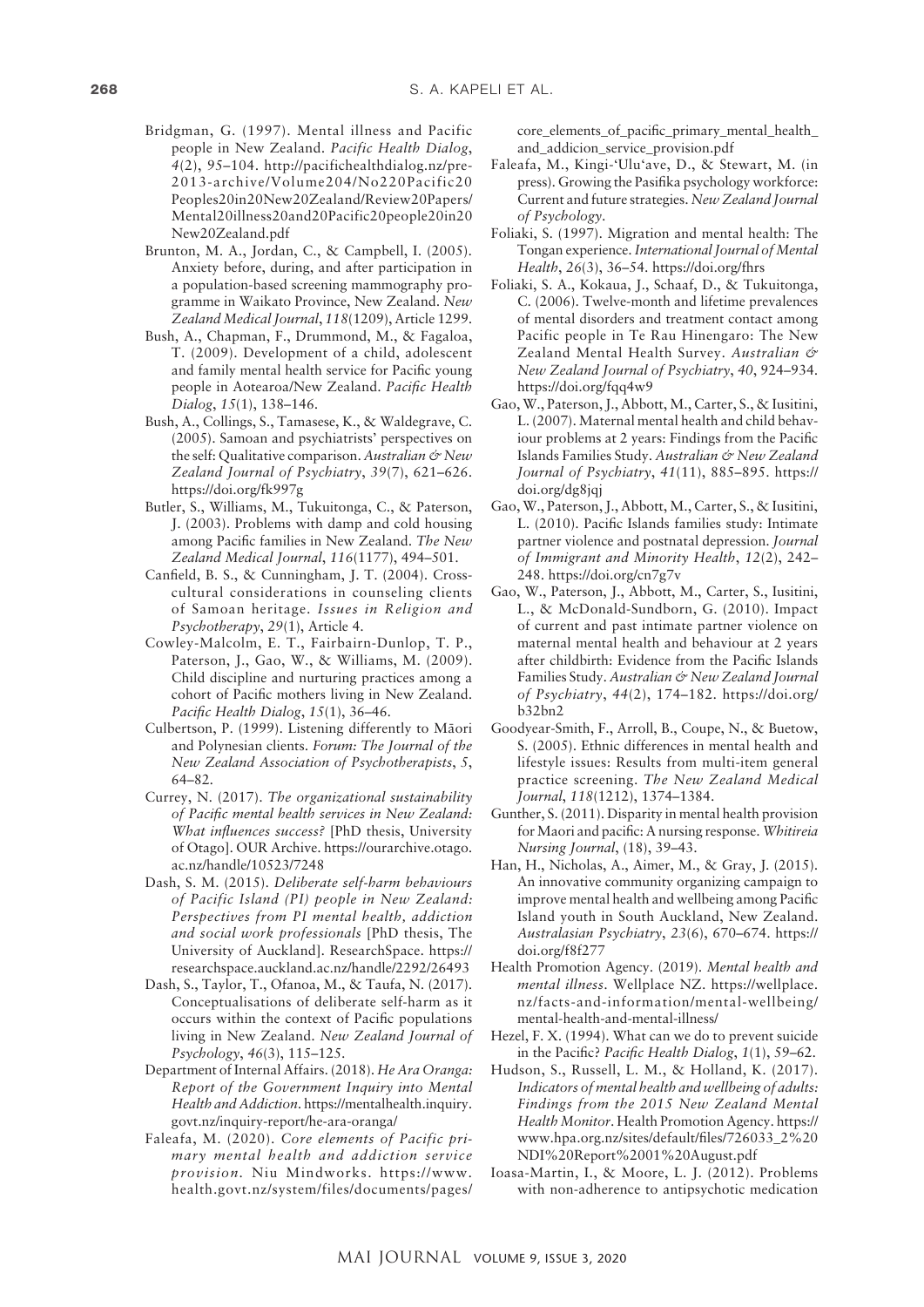in Samoan New Zealanders: A literature review. *International Journal of Mental Health Nursing*, *21*(4), 386–392. <https://doi.org/fhrt>

- Jimenez, D. E., Bartels, S. J., Cardenas, V., Dhaliwal, S. S., & Alegría, M. (2012). Cultural beliefs and mental health treatment preferences of ethnically diverse older adult consumers in primary care. *The American Journal of Geriatric Psychiatry*, *20*(6), 533–542. <https://doi.org/fjm99p>
- Jorm, A. F., Korten, A. E., Jacomb, P. A., Christensen, H., Rodgers, B., & Pollitt, P. (1997). "Mental health literacy": A survey of the public's ability to recognise mental disorders and their beliefs about the effectiveness of treatment. *The Medical Journal of Australia*, *166*(4), 182–186. [https://doi.](https://doi.org/gg57c2) [org/gg57c2](https://doi.org/gg57c2)
- Kapeli, S. A., Manuela, S., Milojev, P., & Sibley, C. (2020). Trends in social support experienced by Pacific men and women over the adult lifespan: An age-based latent growth model. *Pacific Health*, *3*. <https://doi.org/fhrx>
- Kapeli, S. A., Manuela, S., & Sibley, C. G. (2020). Perceived discrimination is associated with poorer health and well-being outcomes among Pacific peoples in New Zealand. *Journal of Community & Applied Social Psychology*, *30*(2), 132–150. <https://doi.org/fhrz>
- Kim, R. (2012). *WHO and wellbeing at work*. World Health Organization. [https://www.hsl.gov.uk/](https://www.hsl.gov.uk/media/202146/5_kim_who.pdf) [media/202146/5\\_kim\\_who.pdf](https://www.hsl.gov.uk/media/202146/5_kim_who.pdf)
- Kokaua, J., Schaaf, D., Wells, J. E., & Foliaki, S. A. (2009). Twelve-month prevalence, severity, and treatment contact of mental disorders in New Zealand born and migrant Pacific participants in Te Rau Hinengaro: The New Zealand Mental Health Survey. *Pacific Health Dialog*, *15*(1), 9–17.
- Krynen, A., Osborne, D., Houkamau, C., Sibley, C. G., & Duck, I. (2013). Measuring psychological distress in New Zealand: Item response properties and demographic differences in the Kessler-6 screening measure. *New Zealand Journal of Psychology*, *42*(2), 69–83.
- Kupa, K. (2009). Te Vaka Atafaga: A Tokelau assessment model for supporting holistic mental health practice with Tokelau people in Aotearoa, New Zealand. *Pacific Health Dialog*, *15*(1), 156–163.
- LeVa. (2014). Preventing suicide for Pasifika—Top 5 tactics. [https://www.leva.co.nz/resources/preventing](https://www.leva.co.nz/resources/preventing-suicide-for-pasifika-top-5-tactics)[suicide-for-pasifika-top-5-tactics](https://www.leva.co.nz/resources/preventing-suicide-for-pasifika-top-5-tactics)
- LeVa. (2019). Mental wealth. Retrieved from [https://](https://mentalwealth.nz) [mentalwealth.nz](https://mentalwealth.nz)
- Loan, I., Cunningham, W., & Jaye, C. (2016). Understanding depression in Tokelauan people in New Zealand. *Journal of Primary Health Care*, *8*(1), 67–74. <https://doi.org/fhr2>
- Lotoala, F., Breheny, M., Alpass, F., & Henricksen, A. (2014). Health and wellbeing of older Pacific Peoples in New Zealand. *The New Zealand Medical Journal*, *127*(1407), 2010–2019.
- Marsters, C., & Tiatia-Seath, J. (2019). Young Pacific male rugby players' perceptions and experiences of mental wellbeing. *Sports*, *7*(4), Article 83. [https://](https://doi.org/fhr3) [doi.org/fhr3](https://doi.org/fhr3)
- Masoe, P., & Bush, A. (2009). A Samoan perspective on infant mental health. *Pacific Health Dialog*, *15*(1), 148–155.
- Mental Health Commission. (2001). *Pacific mental health services and the workforce: Moving on the blueprint*. [https://thehub.swa.govt.nz/assets/](https://thehub.swa.govt.nz/assets/Uploads/Pacific-Mental-Health-Services-and-Workforce.pdf) [Uploads/Pacific-Mental-Health-Services-and-](https://thehub.swa.govt.nz/assets/Uploads/Pacific-Mental-Health-Services-and-Workforce.pdf)[Workforce.pdf](https://thehub.swa.govt.nz/assets/Uploads/Pacific-Mental-Health-Services-and-Workforce.pdf)
- Mental Health Foundation. (2016). *Mental Health Foundation: Quick Facts and Stats*. [https://www.](https://www.mentalhealth.org.nz/assets/Uploads/MHF-Quick-facts-and-stats-FINAL-2016.pdf) [mentalhealth.org.nz/assets/Uploads/MHF-Quick](https://www.mentalhealth.org.nz/assets/Uploads/MHF-Quick-facts-and-stats-FINAL-2016.pdf)[facts-and-stats-FINAL-2016.pdf](https://www.mentalhealth.org.nz/assets/Uploads/MHF-Quick-facts-and-stats-FINAL-2016.pdf)
- Mila-Schaaf, K., & Robinson, E. (2010). "Polycultural" capital and educational achievement among NZ-born Pacific peoples. *Mai Review*, (1). [http://](http://www.review.mai.ac.nz/mrindex/MR/article/download/307/307-2282-1-PB.pdf) [www.review.mai.ac.nz/mrindex/MR/article/](http://www.review.mai.ac.nz/mrindex/MR/article/download/307/307-2282-1-PB.pdf) [download/307/307-2282-1-PB.pdf](http://www.review.mai.ac.nz/mrindex/MR/article/download/307/307-2282-1-PB.pdf)
- Ministry of Health. (2016). *Annual update of key results 2015/16: New Zealand Health Survey*. [https://](https://www.health.govt.nz/system/files/documents/publications/annual-update-key-results-2015-16-nzhs-dec16-v2.pdf) [www.health.govt.nz/system/files/documents/](https://www.health.govt.nz/system/files/documents/publications/annual-update-key-results-2015-16-nzhs-dec16-v2.pdf) [publications/annual-update-key-results-2015-16](https://www.health.govt.nz/system/files/documents/publications/annual-update-key-results-2015-16-nzhs-dec16-v2.pdf) [nzhs-dec16-v2.pdf](https://www.health.govt.nz/system/files/documents/publications/annual-update-key-results-2015-16-nzhs-dec16-v2.pdf)
- Ministry of Health. (2018). *PRIMHD—Mental health data*. [https://www.health.govt.nz/nz-health](https://www.health.govt.nz/nz-health-statistics/national-collections-and-surveys/collections/primhd-mental-health-data)[statistics/national-collections-and-surveys/collect](https://www.health.govt.nz/nz-health-statistics/national-collections-and-surveys/collections/primhd-mental-health-data) [ions/primhd-mental-health-data](https://www.health.govt.nz/nz-health-statistics/national-collections-and-surveys/collections/primhd-mental-health-data)
- Ministry of Health. (2020). *'Ola Manuia: Pacific Health and Wellbeing Action Plan 2020–2025.* https:// [www.health.govt.nz/system/files/documents/](http://www.health.govt.nz/system/files/documents/publications/ola_manuia-phwap-22june.pdf) [publications/ola\\_manuia-phwap-22june.pdf](http://www.health.govt.nz/system/files/documents/publications/ola_manuia-phwap-22june.pdf)
- Moher, D., Liberati, A., Tetzlaff, J., & Altman, D. G. (2009). Preferred reporting items for systematic reviews and meta-analyses: The PRISMA statement. *Annals of Internal Medicine*, *151*(4), 264–269.<https://doi.org/bpq5>
- Oakley Browne, M. A., Wells, J. E., Scott, K. M., McGee, M. A., & New Zealand Mental Health Survey Research Team. (2006). Lifetime prevalence and projected lifetime risk of DSM-IV disorders in Te Rau Hinengaro: The New Zealand Mental Health Survey. *Australian & New Zealand Journal of Psychiatry*, *40*(10), 865–874. [https://doi.org/](https://doi.org/dvnkvc) [dvnkvc](https://doi.org/dvnkvc)
- Pacific Perspectives. (2019). *Health system review— Pacific report*. [https://systemreview.health.govt.](https://systemreview.health.govt.nz/assets/HDSR-interim-report/091ee22213/Pacific-Persepectives-Health-System-Review-Final-PDF-Version.pdf) [nz/assets/HDSR-interim-report/091ee22213/](https://systemreview.health.govt.nz/assets/HDSR-interim-report/091ee22213/Pacific-Persepectives-Health-System-Review-Final-PDF-Version.pdf) [Pacific-Persepectives-Health-System-Review-Final-](https://systemreview.health.govt.nz/assets/HDSR-interim-report/091ee22213/Pacific-Persepectives-Health-System-Review-Final-PDF-Version.pdf)[PDF-Version.pdf](https://systemreview.health.govt.nz/assets/HDSR-interim-report/091ee22213/Pacific-Persepectives-Health-System-Review-Final-PDF-Version.pdf)
- Paterson, J., Iusitini, L., Tautolo, E. S., Taylor, S., & Clougherty, J. (2018). Pacific Islands Families (PIF) study: Housing and psychological distress among Pacific mothers. *Australian and New Zealand Journal of Public Health*, *42*(2), 140–144. [https://](https://doi.org/gdfd8v) [doi.org/gdfd8v](https://doi.org/gdfd8v)
- Paterson, J., Iusitini, L., & Taylor, S. (2014). Pacific Islands Families Study: Depressive symptoms in 9-year-old Pacific children living in New Zealand. *The New Zealand Medical Journal*, *127*(1390), 13–22.
- Paterson, J., Tautolo, E. S., Iusitini, L., & Taylor, S. (2016). Pacific Islands Families study: Psychological distress among mothers of Pacific children living in New Zealand. *Australian and New Zealand*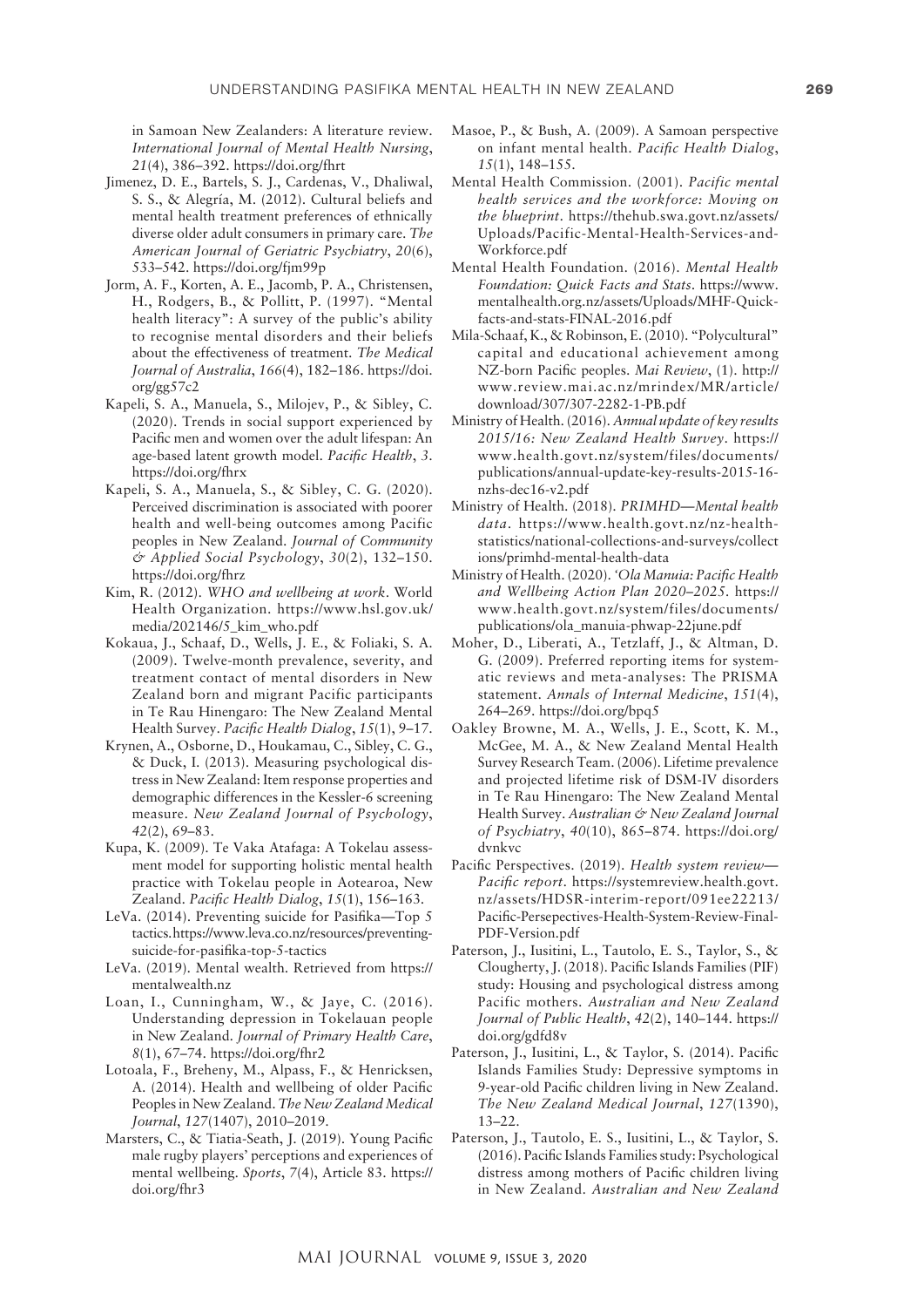*Journal of Public Health*, *40*(2), 110–114. [https://](https://doi.org/f8rfw6) [doi.org/f8rfw6](https://doi.org/f8rfw6)

- Paterson, J., Taylor, S., Schluter, P., & Iusitini, L. (2013). Pacific Islands Families (PIF) study: Behavioural problems during childhood. *Journal of Child and Family Studies*, *22*(2), 231–243. [https://doi.org/](https://doi.org/f4mndp) [f4mndp](https://doi.org/f4mndp)
- Pearson, A. L., Griffin, E., Davies, A., & Kingham, S. (2013). An ecological study of the relationship between socioeconomic isolation and mental health in the most deprived areas in Auckland, New Zealand. *Health & Place*, *19*, 159–166. [https://doi.](https://doi.org/f4j656) [org/f4j656](https://doi.org/f4j656)
- Pernice, R., & Brook, J. (1994). Relationship of migrant status (refugee or immigrant) to mental health. *International Journal of Social Psychiatry*, *40*(3), 177–188.<https://doi.org/dbh3gp>
- Pernice, R., & Brook, J. (1996a). Refugees' and immigrants' mental health: Association of demographic and post-immigration factors. *The Journal of Social Psychology*, *136*(4), 511–519. [https://doi.](https://doi.org/bnvd7b) [org/bnvd7b](https://doi.org/bnvd7b)
- Pernice, R., & Brook, J. (1996b). The mental health pattern of migrants: Is there a euphoric period followed by a mental health crisis? *International Journal of Social Psychiatry*, *42*(1), 18–27. [https://](https://doi.org/cx4936) [doi.org/cx4936](https://doi.org/cx4936)
- Peters, A. C. (2014). New Zealand National Office outline mental health priorities for politicians. *Australasian Psychiatry*, *22*(5), 511–512. [https://](https://doi.org/fhr5) [doi.org/fhr5](https://doi.org/fhr5)
- Pickering, D. (2019). *Investigating the associations of problem gambling with mental health risk factors among Pacific women living in New Zealand* [Master's dissertation, Auckland University of Technology]. Open Theses & Dissertations. [https://](https://openrepository.aut.ac.nz/handle/10292/12372) [openrepository.aut.ac.nz/handle/10292/12372](https://openrepository.aut.ac.nz/handle/10292/12372)
- Ponton, V. (2018). Utilizing Pacific methodologies as inclusive practice. *SAGE Open*, *8*(3). [https://doi.](https://doi.org/gd3tpr) [org/gd3tpr](https://doi.org/gd3tpr)
- Reavley, N. J., & Jorm, A. F. (2011a). *National Survey of Mental Health Literacy and Stigma*. Department of Health and Ageing.
- Reavley, N. J., & Jorm, A. F. (2011b). Recognition of mental disorders and beliefs about treatment and outcome: Findings from an Australian national survey of mental health literacy and stigma. *Australian & New Zealand Journal of Psychiatry*, *45*(11), 947–956.<https://doi.org/cvpfzb>
- Scott, K. M., Kokaua, J., & Baxter, J. (2011). Does having a chronic physical condition affect the likelihood of treatment seeking for a mental health problem and does this vary by ethnicity? *The International Journal of Psychiatry in Medicine*, *42*(4), 421–436. <https://doi.org/fhr6>
- Simpson, A. I., Brinded, P. M., Fairley, N., Laidlaw, T. M., & Malcolm, F. (2003). Does ethnicity affect need for mental health service among New Zealand prisoners? *Australian & New Zealand Journal of Psychiatry*, *37*(6), 728–734. <https://doi.org/bs2cff>
- Statistics New Zealand and Ministry of Pacific Island Affairs. (2011). *Health and Pacific peoples in*

*New Zealand.* [https://www.stats.govt.nz/reports/](https://www.stats.govt.nz/reports/health-and-pacific-peoples-in-new-zealand) [health-and-pacific-peoples-in-new-zealand](https://www.stats.govt.nz/reports/health-and-pacific-peoples-in-new-zealand)

- Stats NZ. (2015). *New Zealand General Social Survey: 2014*. [http://infoshare.stats.govt.nz/browse\\_for\\_](http://infoshare.stats.govt.nz/browse_for_stats/people_and_communities/Households/nzgss_HOTP2014.aspx#gsc.tab=0) [stats/people\\_and\\_communities/Households/](http://infoshare.stats.govt.nz/browse_for_stats/people_and_communities/Households/nzgss_HOTP2014.aspx#gsc.tab=0) [nzgss\\_HOTP2014.aspx#gsc.tab=0](http://infoshare.stats.govt.nz/browse_for_stats/people_and_communities/Households/nzgss_HOTP2014.aspx#gsc.tab=0)
- Stats NZ. (2018, September 23). *2018 Census population and dwelling counts*. [https://www.stats.govt.](https://www.stats.govt.nz/information-releases/2018-census-population-and-dwelling-counts) [nz/information-releases/2018-census-population](https://www.stats.govt.nz/information-releases/2018-census-population-and-dwelling-counts)[and-dwelling-counts](https://www.stats.govt.nz/information-releases/2018-census-population-and-dwelling-counts)
- Stokes, T., Azam, M., & Noble, F. D. (2018). Multimorbidity in Mäori and Pacific patients: cross-sectional study in a Dunedin general practice. *Journal of Primary Health Care*, *10*(1), 39–43. <https://doi.org/gdztqr>
- Suaalii-Sauni, T., Wheeler, A., Saafi, E., Robinson, G., Agnew, F., Warren, H., Maliaga, E., & Hingano, T. (2009). Exploration of Pacific perspectives of Pacific models of mental health service delivery in New Zealand. *Pacific Health Dialog*, *15*(1), 18–27.
- Tamasese, K., Peteru, C., Waldegrave, C., & Bush, A. (2005). Ole Taeao Afua, the new morning: A qualitative investigation into Samoan perspectives on mental health and culturally appropriate services. *Australian & New Zealand Journal of Psychiatry*, *39*(4), 300–309. <https://doi.org/fkrwt9>
- Tautolo, E. S., Schluter, P. J., & Sundborn, G. (2009). Mental health well-being amongst fathers within the Pacific Island Families Study. *Pacific Health Dialog*, *15*(1), 69–78.
- Tiatia-Seath, J. (2014). Pacific peoples, mental health service engagement and suicide prevention in Aotearoa New Zealand. *Ethnicity and Inequalities in Health and Social Care*, *7*(3), 111–121. [https://](https://doi.org/ghgvr2) [doi.org/ghgvr2](https://doi.org/ghgvr2)
- Tiatia-Seath, J., & Coggan, C. (2001). Young Pacifican suicide attempts: A review of emergency department medical records, Auckland, New Zealand. *Pacific Health Dialog*, *8*(1), 124–128.
- Tiatia-Seath, J., Lay Yee, R., & Von Randow, M. (2017a). Suicide mortality among Pacific peoples in New Zealand, 1996–2013. *The New Zealand Medical Journal*, *130*(1454), 21–29.
- Tiatia-Seath, J., Lay-Yee, R., & Von Randow, M. (2017b). Supporting the bereavement needs of Pacific communities in Aotearoa New Zealand following a suicide. *Journal of Indigenous Wellbeing*, *2*(2), 129–141.
- Tutty, S., & Goodyear-Smith, F. (2014). Eighteen months of depression: Examining the chronic care management of depression with particular reference to Pacific people. *Journal of Primary Health Care*, *6*(1), 31–39. <https://doi.org/fhr7>
- Underwood, L., Waldie, K. E., D'Souza, S., Peterson, E. R., & Morton, S. M. (2017). A longitudinal study of pre-pregnancy and pregnancy risk factors associated with antenatal and postnatal symptoms of depression: Evidence from Growing Up in New Zealand. *Maternal and Child Health Journal*, *21*(4), 915–931. <https://doi.org/f95kwb>
- U.S. Department of Health and Human Services. (2001). *Mental Health: Culture, Race, and Ethnicity—A*